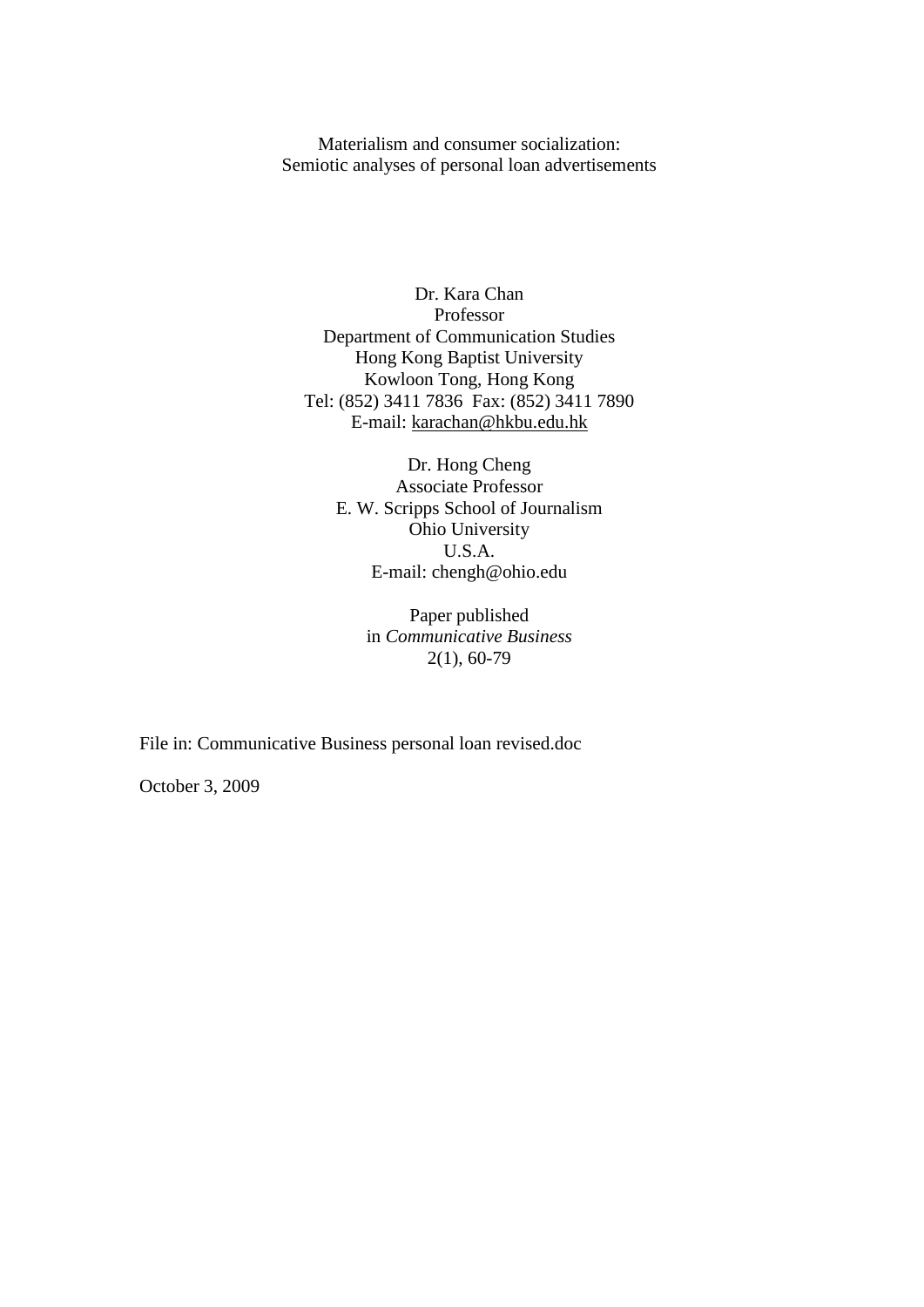## Materialism and consumer socialization: Semiotic analyses of personal loan advertisements

#### Abstract

This article is a critical analysis of three Hong Kong television commercials of personal loans for credit card debts that target at young adults. Through semiotic analyses, the study examines the consumption values and ideology embedded in the advertisements. In the commercials, credit card debts were portrayed as bombs, stains, and physical loads, respectively. All the three commercials emphasized that credit card debts could be solved instantly and painlessly by using the advertised products. Analyses found that the symbols adopted tend to trivialize the credit card debt problem and attribute it merely to carelessness in money management. Seeking help from financial institutions were shown as being more effective than help from personal sources due to the latter's lack of expertise, accountability, and empathy. Possible consumer socialization on adolescents generated by the commercials, implications for personal finance companies, and directions for future studies are discussed.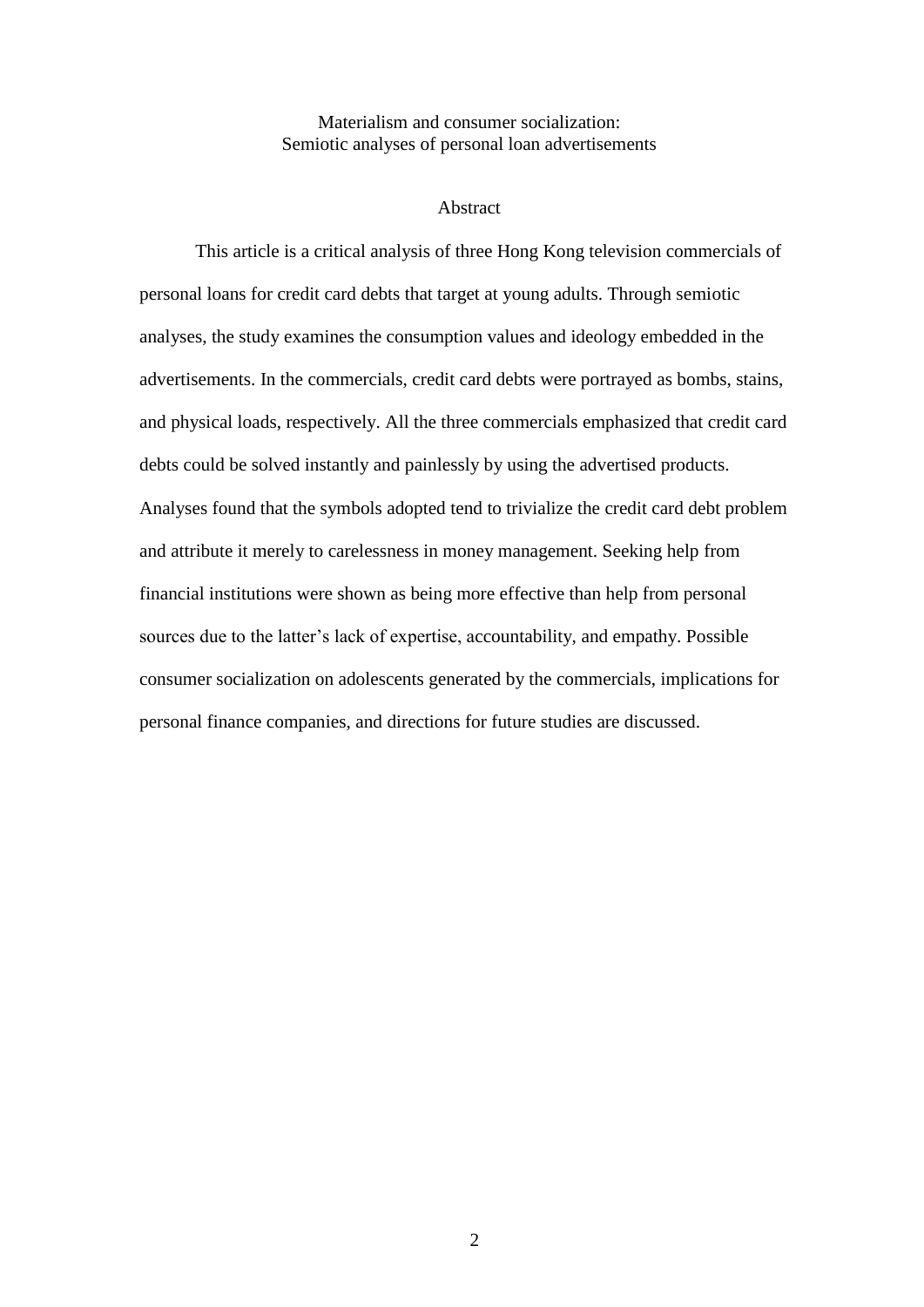## Materialism and consumer socialization: Semiotic analyses of personal loan advertisements

#### 1. Introduction

Money is a common problem experienced by adolescents. A survey of 1,072 secondary school students aged 11 to 19 in Hong Kong found that 40 percent of the respondents indicated that their income was not enough. When their income was insufficient to cover their expenses, a majority of the respondents said they would seek additional support from family members. While over one-third of them would draw down previous savings, one-quarter said they would borrow money from friends. Most of the respondents said they saved up for emergencies, while more than half also claimed that they saved up for consumption. Fifty-one percent reported that they watch their limits and spend within their incomes. Over one-third of the respondents did not plan their budget and spent as they wish. Sixty percent of the sample reported that they had experienced money problems. Most of these respondents had tried to tackle the problem on their own. Thirty percent of them turned to family members for help, while the remaining 19 percent sought help from friends and others.

Banks in Hong Kong issue credit cards to applicants aged 18 or above. As the sampled respondents were aged 11 to 19, only 2 percent of the sample reported that their major means of payment was credit card (H.K.S.K.H. Kowloon City Children and Youth Integrated Service – Jockey Club Youth Express, 2007).

The consumption environment in Hong Kong is characterized by keen interest in high-end branded goods (Chan, under review). Many luxury product marketers consider Hong Kong as a major market for their products. It has been estimated that at least 50 designer brands have opened their own shops and branches in the city (ACNielsen, 2008). Global market research has shown that Hong Kong leads the Asia-Pacific region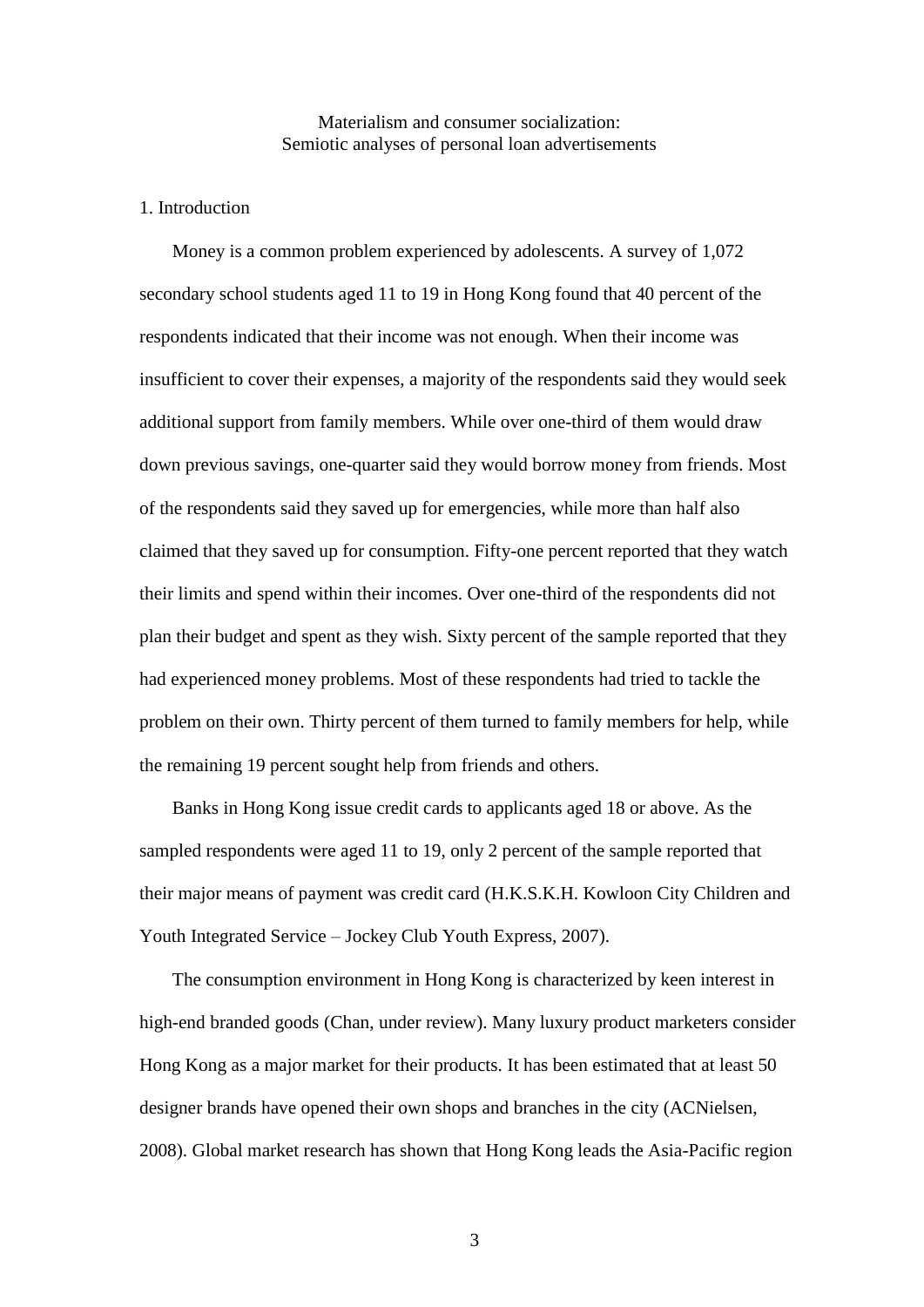in terms of consumer desire to purchase luxury brands if money is not an issue. Forty percent of adult respondents in Hong Kong claimed to buy such products while the regional average for buying luxurious product was 15 percent (ACNielsen, 2008). According to the study, Hong Kong tops the world in the proportion of people claiming to buy Gucci (31 percent), Louis Vuitton (27 percent), and Burberry (26 percent) products.

To maintain awareness, close to 500 million Hong Kong dollars were spent on advertising in 2007 by the 50-odd luxury apparel and accessory brands, Nielsen's Advertising Information Service reported. The top spenders were Christian Dior, Chanel, and Louis Vuitton (ACNielsen, 2008). A survey of 685 Hong Kong students aged 11 to 24 found that respondents endorsed materialistic values. Sixty percent of them agreed that they would be happier if they could afford to buy more things. Nearly half of the sample agreed that their lives would be better if they owned certain things they do not have now (Chan, under review). Yau (1988) has argued that Chinese consumers are under strong pressure to meet the expectations of others or to impress others through conspicuous consumption. A content analysis of newspaper advertisements found that hedonistic themes such as "pretty", "luxury", "prestige", "foreign", and "fun" were often portrayed in Hong Kong ads (Tse - Belk - Zhou, 1989). Enjoyment is also the dominant value portrayed in television commercials in Hong Kong (Moon - Chan, 2005).

The aggressive marketing of credit cards to young people and college students has become controversial. Credit card companies are criticized for unethical practices that encourage young people to become overloaded with debt (Austin - Philips, 2001). Consumers, especially young consumers, may not have the economic resources to fulfill all their consumption wants. As a result, they may suffer from debts. A family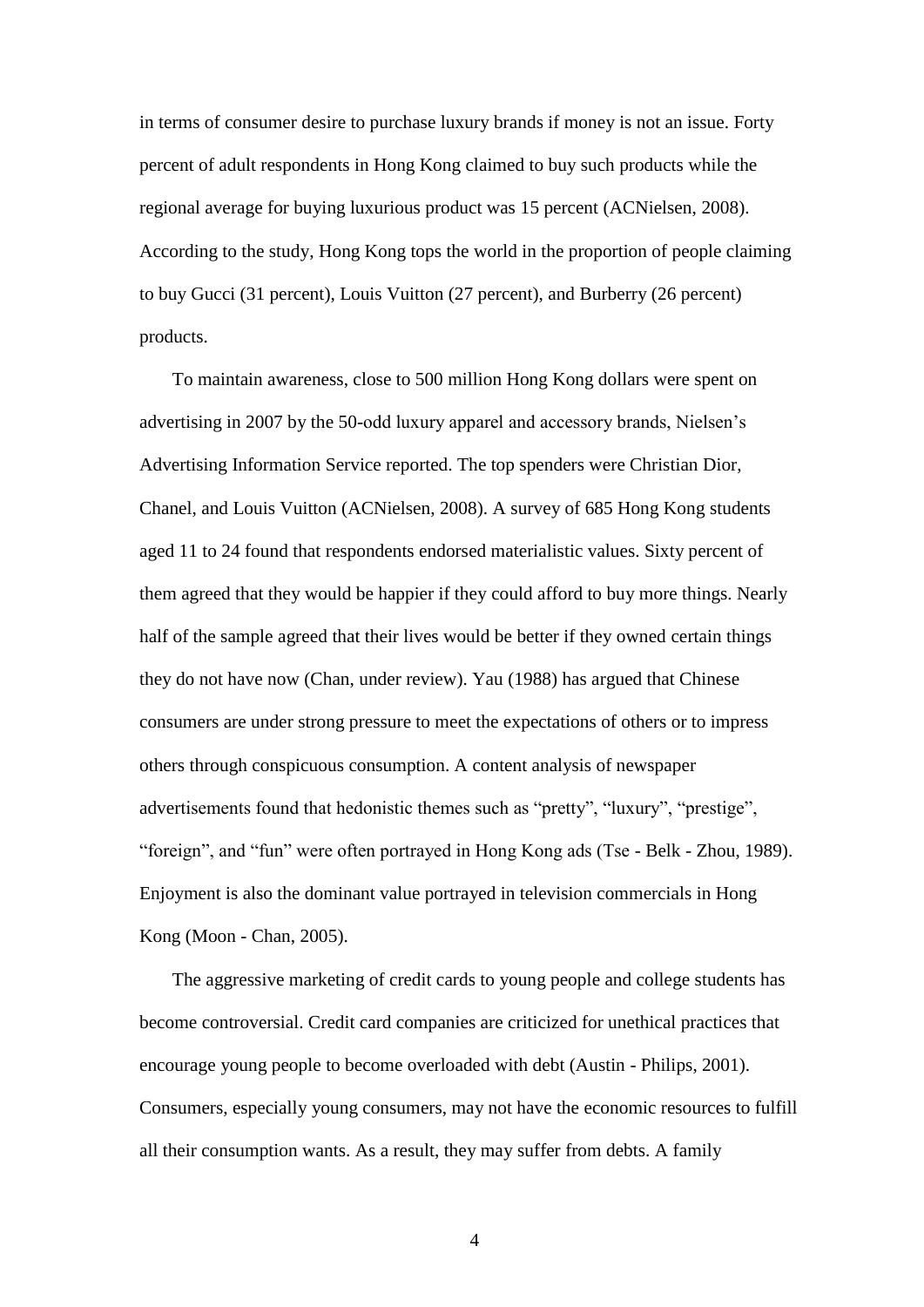counseling center in observed that 17 percent of the cases seeking for help were related with over-spending. Among these cases, 40 percent of the clients were aged below 25. Female clients were likely to overspend money on designers' cloth, cosmetics, and slimming services. Male clients were likely to overspend money on hi-fi, cars, and consumer electronics (*Ming Pao Daily News*, 2008). The latest figures from the Official Receiver's Office in Hong Kong showed that a total of 10,918 personal bankruptcy petitions were presented in 2007. The figure went up 2 percent when compared with that in 2006. According to a law firm partner, the problem evolves that many people have accumulated heavy debts because of overspending on credit cards. Some of the people filing bankruptcy petitions were under 30.

In 2008, banks and financial companies spent 1.4 billion Hong Kong dollars on the promotion of personal loans (admanGo.com, 2009). A majority of these advertising dollars were spent on newspapers (46 percent) and television (25 percent). The top three advertisers, Promise Finance, PrimeCredit (Asia), and CitiFinancial together accounted for 44 percent of the advertising expenditure in all media. Most of these advertisements adopted images of adults aged 20 to 40 in the advertisements, indicating that young adults were their major promotional targets.

#### 2. Research objective

The objective of this study is to examine the consumption values and ideology embedded in television commercials of personal loan services for credit card debts. Semiotic analysis is used for analysis of the symbolic meanings carried in three selected advertisements. Adolescents are eligible to apply for credit cards when they are 18 years of age or older. However, adolescents are exposed to these advertisements carried in mass-appeal media including television and newspapers. The portrayal of credit card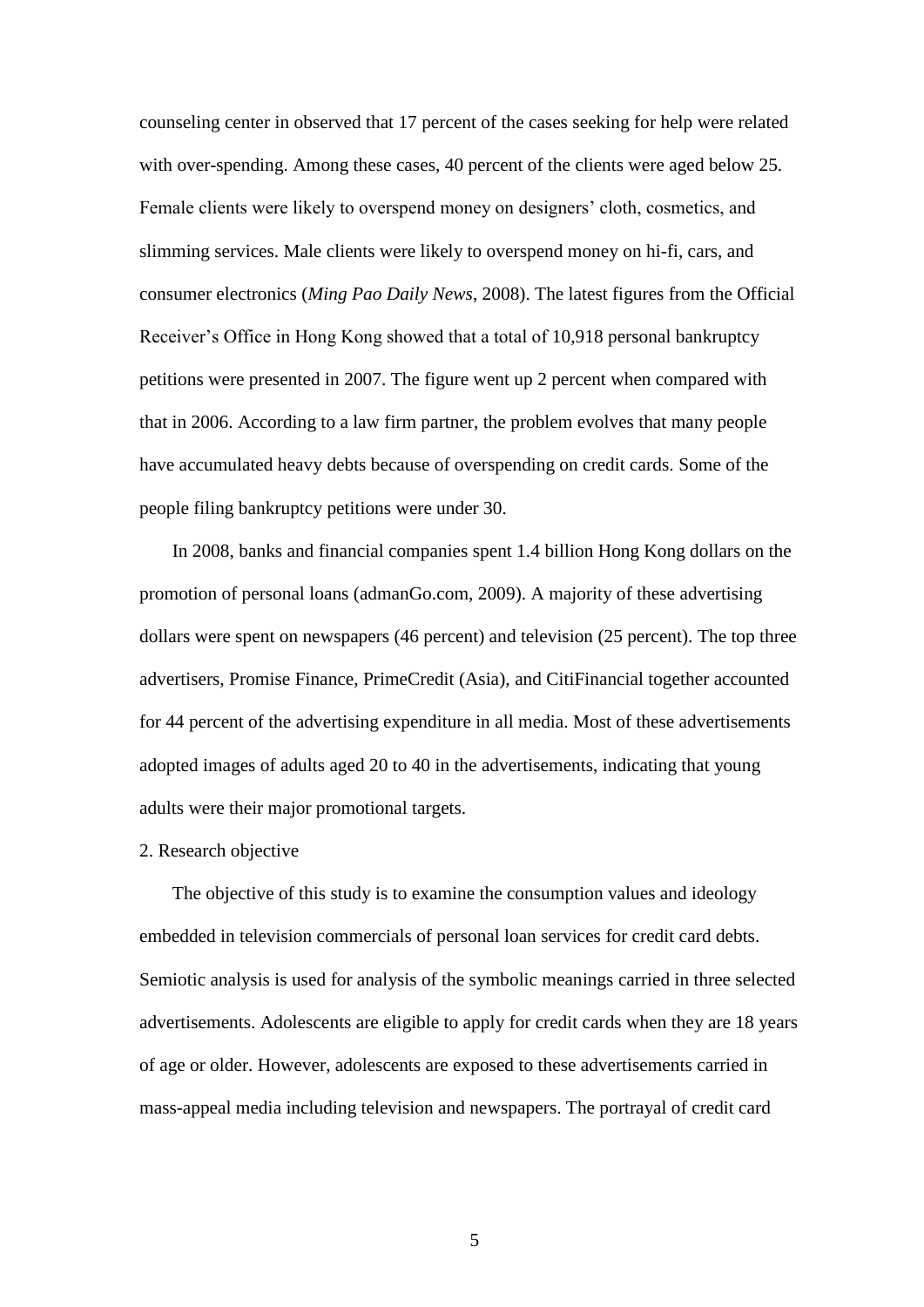debts and the materialism values conveyed through the way those debts are handled in television ads could have socializing effects on adolescents.

#### 3. Consumer socialization and literature review

The process by which children and adolescents acquire skills, knowledge, and attitudes relevant to their functioning as consumers in the marketplace is defined as *consumer socialization* (Ward, 1974). Children learn consumer behavior patterns from various socializing agents including parents, peers, schools, stores, media, products, and even packages (Moschis, 1987). The two principal interpersonal sources from which children and young people learn about products and their consumption habits are parents and peers. It has been shown for years in Western nations that parents are probably most instrumental in teaching young people the basic rational aspects of consumption such as understanding price-quality relationships, handling money wisely, and obtaining appropriate information before making purchases (e.g., McNeal, 1987; Ward - Wackman - Wartella, 1977).

When children enter adolescence, they realize the limitations of their parents. Due to the combination of rapid body growth and puberty, the early self-identity formed in childhood is no longer appropriate, and teenagers enter a period of identity crisis (Erikson, 1980). During this phase, young people need to formulate a new identity and establish autonomy from their parents. Usually this involves becoming more independent in their decision making and seeking new role models outside the family environment. As a result, young people tend to seek personal relationships that give value to their perspectives and ensure that their feelings are understood. Consequently, young people prefer to identify with their peer groups. The frequent interaction with peers, even more frequent than with parents, can lead to peers' becoming the primary socializing agents for consumption values (Choi - La Ferle, 2004).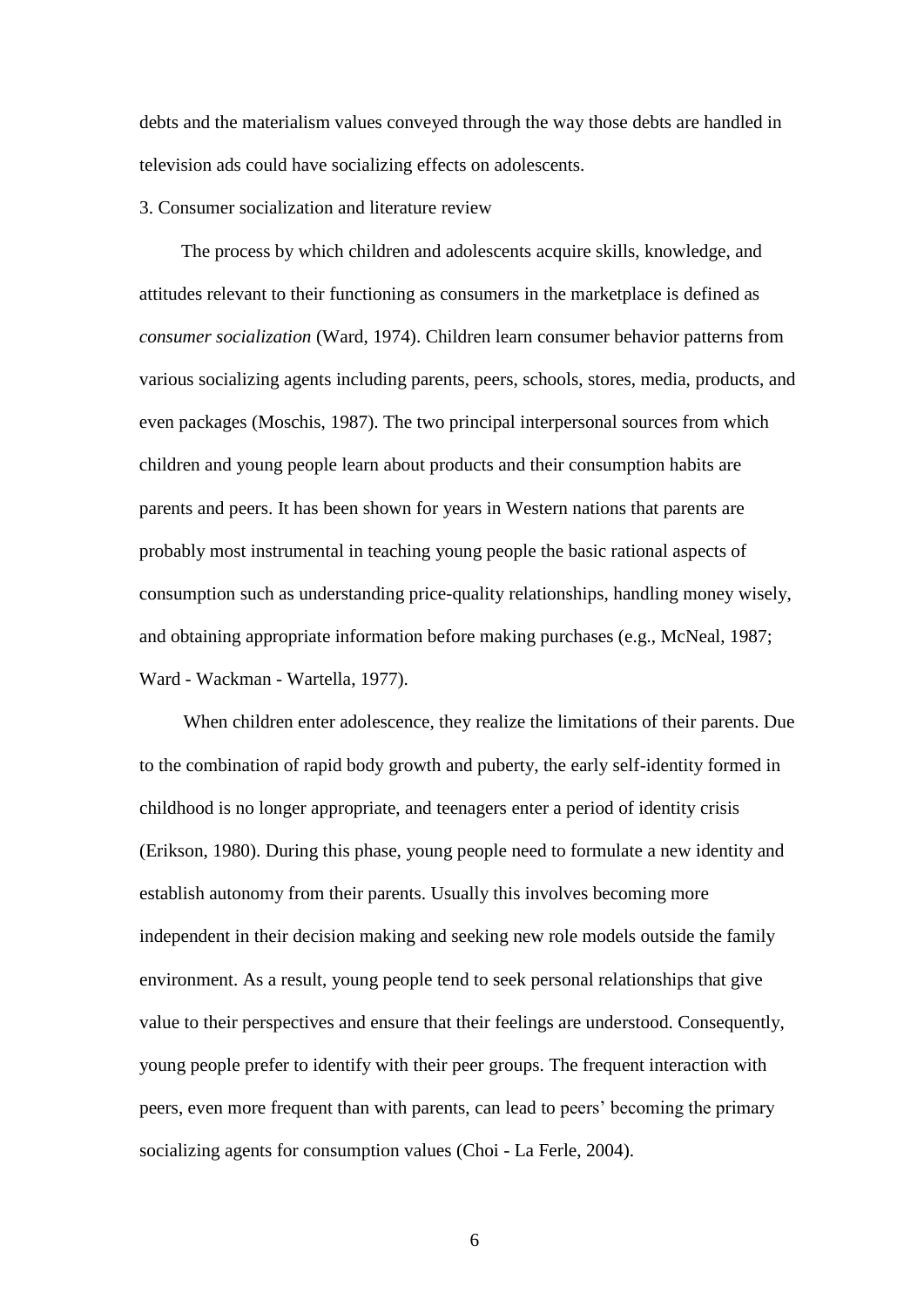One concern about consumer socialization is the undesirable influence of advertising on young people's preference for material goods as a means of achieving success, happiness, and self-fulfillment (John, 1999). *Materialism* is defined as the degree to which a person believes that the acquisition and possession of material objects are important to achieve happiness or are major indicators of one's success in life (Richins - Dawson, 1992). Longitudinal studies on college and high school students in the 1990s indicated dramatic increases in the endorsement of materialistic values (Korton, 1999). More recent research has showed that 95 percent of adults consider children to be overly focused on consuming and buying things (Centre for a New American Dream, 2004). Material possessions are often used by young people as an expression of the extended self (Belk, 1988), and the adoption of materialistic values affects the balance between the private and public choices that they make throughout life (Goldberg - Gorn - Peracchio - Bomossy, 2003). While some view materialism as a positive value, others suggest that it is an undesirable one, which in part is caused by advertising (John, 1999). In our opinion, materialism is a negative value because it works against interpersonal relationships and it is negatively associated with happiness and subjective well-being (Kasser, 2002). Excessively high levels of materialistic values have been found to create tension between the individual orientation toward materialistic values and a collective orientation toward family and religious values (Burroughs - Rindfleisch, 2002).

Hong Kong is an ideal place for the study of materialism and consumer socialization. This is because Hong Kong is an affluent city with abundant advertisements. Per capita advertising expenditure in Hong Kong in 2002 was US\$511, the second highest in the world (after US\$535 in the United States) (Frith - Mueller, 2003). Wealth is highly visible, and high-end luxurious brands are marketed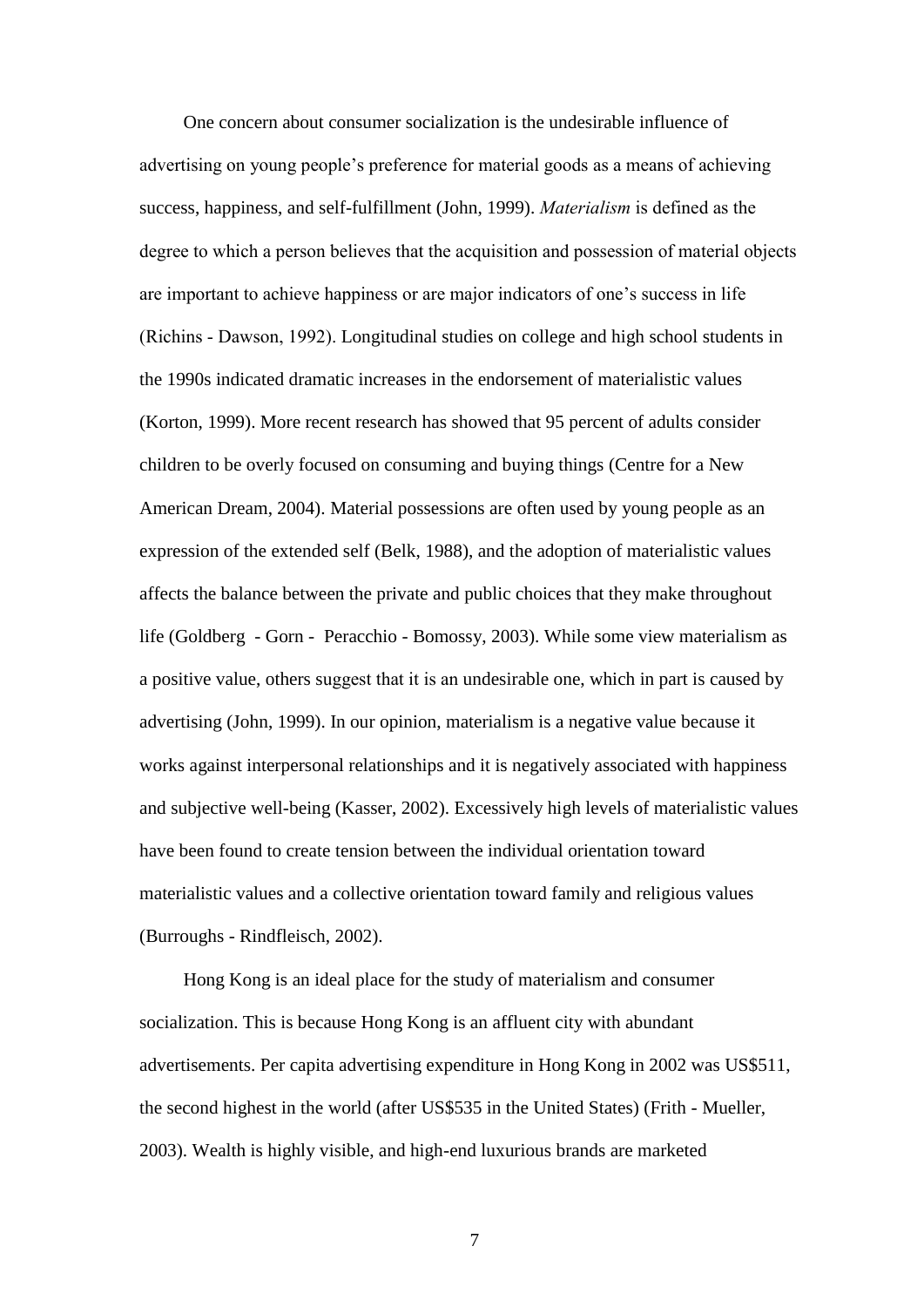aggressively. Shopping malls are often in close proximity to schools and residential areas in Hong Kong. With convenient public transportation, young consumers can easily go shopping alone or with peers. Materialistic values are prevalent in Hong Kong's mass media. The core themes of television dramas are often about striving for success and status, largely defined by possession of material objectives Characters on television enjoy a living standard far more affluent than an average member of the working class (Cheung - Chan, 1996).

Hong Kong youth are particularly keen to own things. A survey of more than two thousand secondary school students (aged 15-18) revealed that two thirds of Hong Kong adolescents felt satisfied after their purchase because they could now own things that they wanted. Thirteen percent reported an increase in self-esteem after consumption. Twelve percent perceived that they could enhance their personal image through consumption (*Ming Pao Daily News*, 2004). A study of 826 high school and university students in Hong Kong indicated that respondents often chose idealism-, romanticismor absolutism-oriented celebrities in their model selections (Yue – Cheung, 2000). A qualitative study of Hong Kong adolescents' purchase of luxurious brands found that they often had a high aspiration to follow the lifestyles and consumption patterns of celebrity models (Chan, 2005). All these studies indicated that peer influence in consumer socialization is high amongst Chinese youth in Hong Kong.

#### 4. Method

Semiotic analyses were conducted in this study. Originated from linguistics and from literary and cultural analysis, semiotics is a qualitative research method for examining textual material by focusing on signs—more accurately, on a "system of signs." Studies of signs can be traced back to such thinkers from early antiquity as Plato,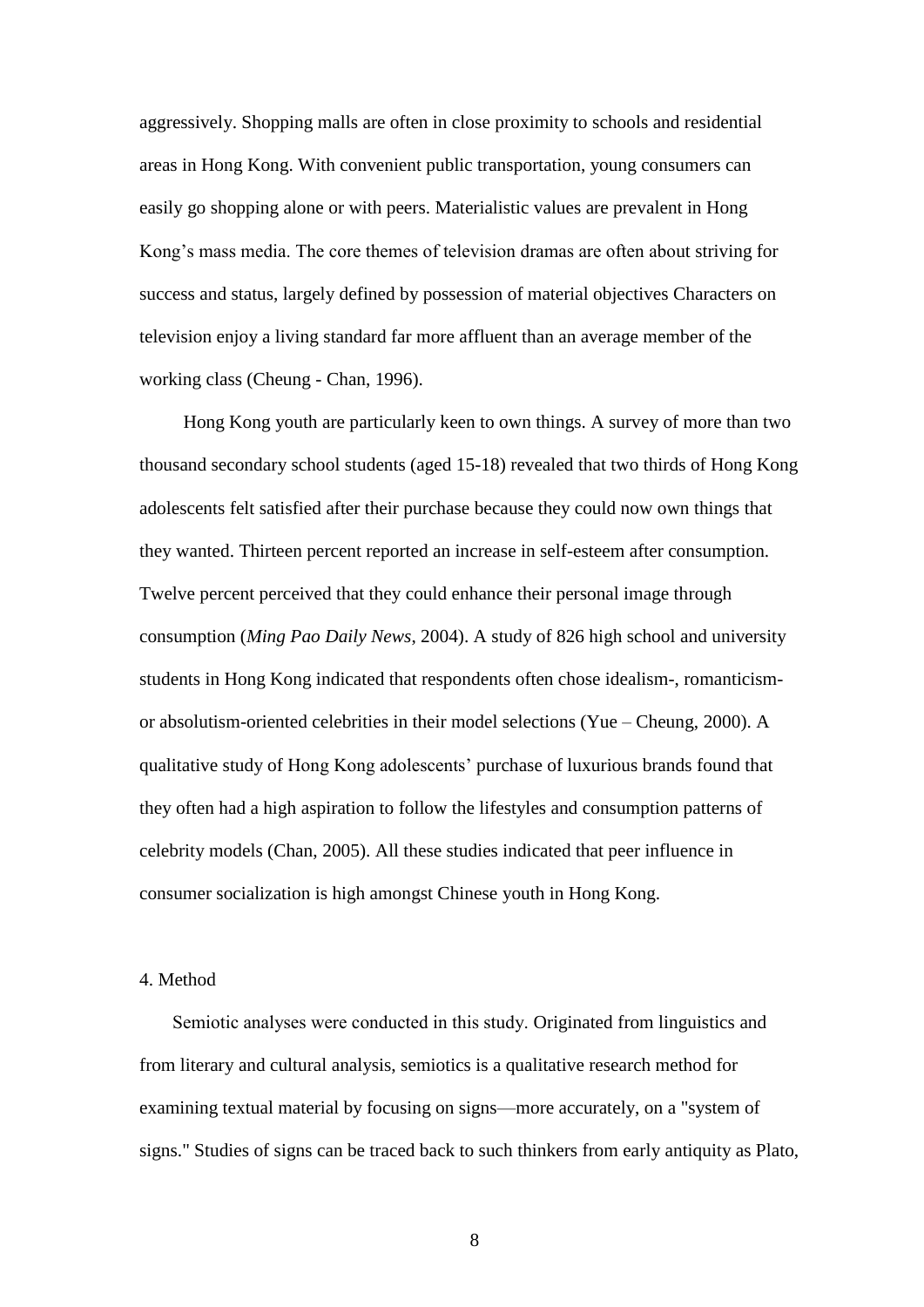Socrates, and Aristotle, not to mention British philosopher John Locke, whose designation of the Greek word *semeiotiké* led to the modern usage of the term *semiotics*, and Swiss linguist Ferdinand De Saussure, who contributed significantly to "the science of signs" (Barnouw, 1989). Nevertheless, French theorist Roland Barthes is one of the first who studied advertising from a semiotic perspective (Leiss - Kline - Jhally - Botterill, 2005). Barthes (1996/1972) is particularly well known for his examination of the ideologies that go into the process of "fixing" meanings.

Williamson (1978) made great strides in "oppositional decoding" advertising. She simply defines a sign as "a thing—whether object, word, or picture—which has a particular meaning to a person or group of people" (p. 17). A sign within a system of meaning may be divided into two components: "the signifier" and "the signified." The signifier is the material vehicle of meaning; the signified is its meaning. The signifier is its concrete dimension; the signified is its abstract side. While we can separate the two for analytical purposes, in reality they are inseparable.

The most enlightening part in Williamson's (1978) writing is her discussion on the notions of denotation and connotation. According to her, denotation is "the work of signification performed within a sign as it were: it is the process whereby a signifier 'means'—denotes—a specific signified." By connotation, she refers to "a similar process but one where the signifier is itself the denoting sign: the sign in its totality points to something else." She termed that "something else" a "Referent System" (p. 99).

To illustrate her notions, Williamson (1978) took Catherine Deneuve, a French actress and fashion model, for example. As she put it, "Catherine Deneuve is signified by a photography, but 'she' in turn becomes a signifier: for wealthy—chic-Frenchness" (p. 100). This process of analysis can be diagramed as in Figure 1.

# [INSERT FIGURE 1 ABOUT HERE]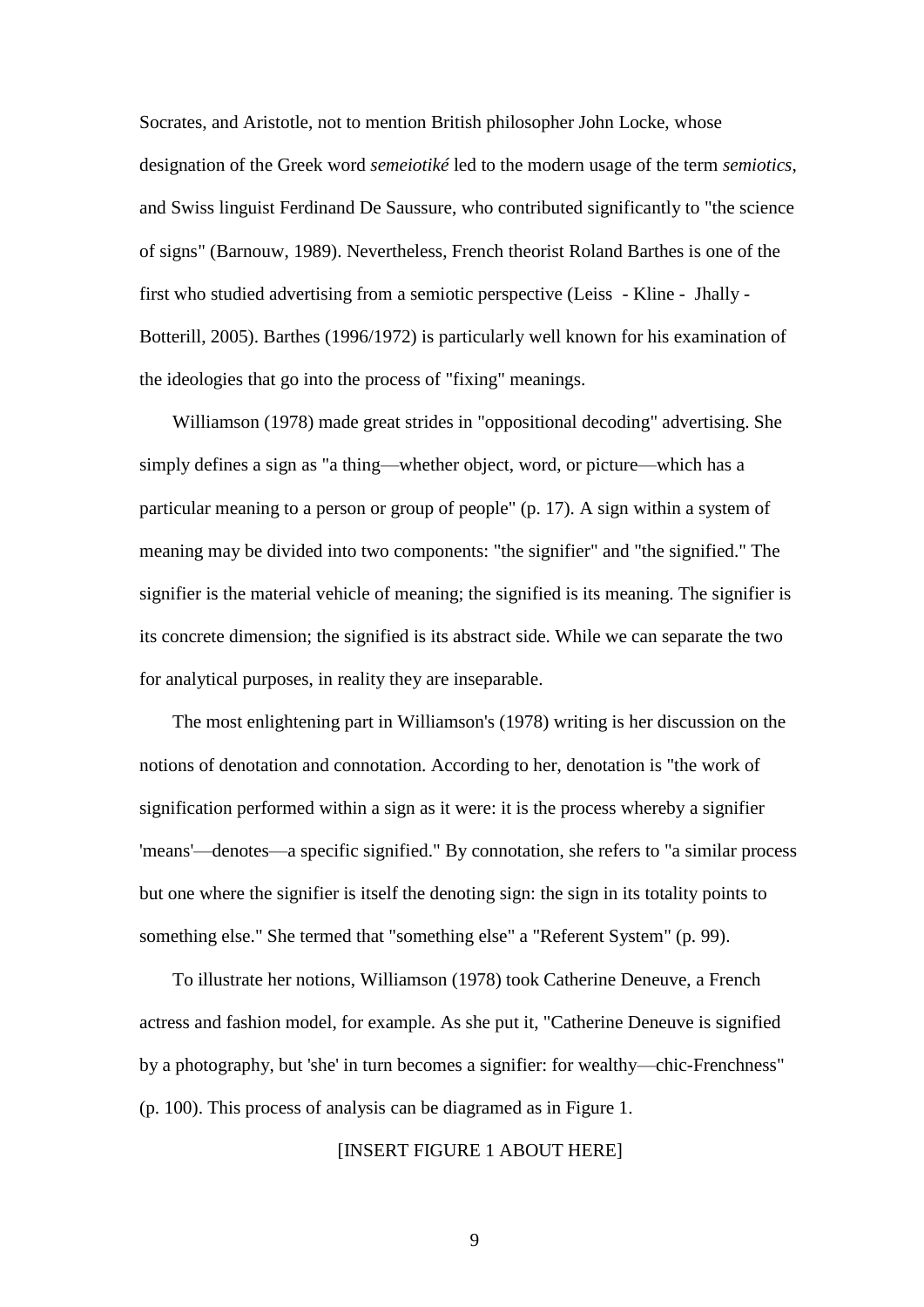In her explanation of the above diagram, Williamson (1978) put it,

(t)he signifiers of connotation . . . are made up of signs (signifiers and signifieds united) of the denoted system . . . As for the signified of connotation, its character is at once global and diffuse; it is . . . a fragment of ideology . . . These signifieds have a very close communication with culture, knowledge, history, and it is through them . . . that the environmental world invades the system. (p. 101)

It is apparent that the major strength of semiotic analysis lies in its sensitivity to the layered levels of meaning in advertisements designed for people in specific historical and cultural contexts (Leiss - Kline - Jhally - Botterill, 2005). However, "the meaning of an advertisement does not flow on the surface just waiting to be internalized by the viewer, but is built up out of the ways the different signs are organized and related to each other, both within the advertisement and through external references to wider belief systems" (Leiss - Kline - Jhally - Botterill, 2005, p. 201). Leaving room for individual and impressionistic interpretations, semiotic analysis may enable researchers to "dissect and closely examine a cultural code, and its sensitivity to the nuances and oblique references in cultural systems" (Leiss - Kline - Jhally - Botterill, 2005, p. 214). In this article, Williamson's formula will be applied in our semiotic analysis of personal loan television commercials.

Three television commercials for personal loans aired in Hong Kong were seledted for the semiotic analyses in this article. Broadcast on prime-time evening programs on the free-to-air Chinese television channels in 2007 and 2008, all these three advertisements encouraged targets to borrow money from the advertisers to settle credit card debts. These commercials and their broadcasting schedules were obtained from admanGo.com, an Internet-based commercial advertising archive subscribed by a major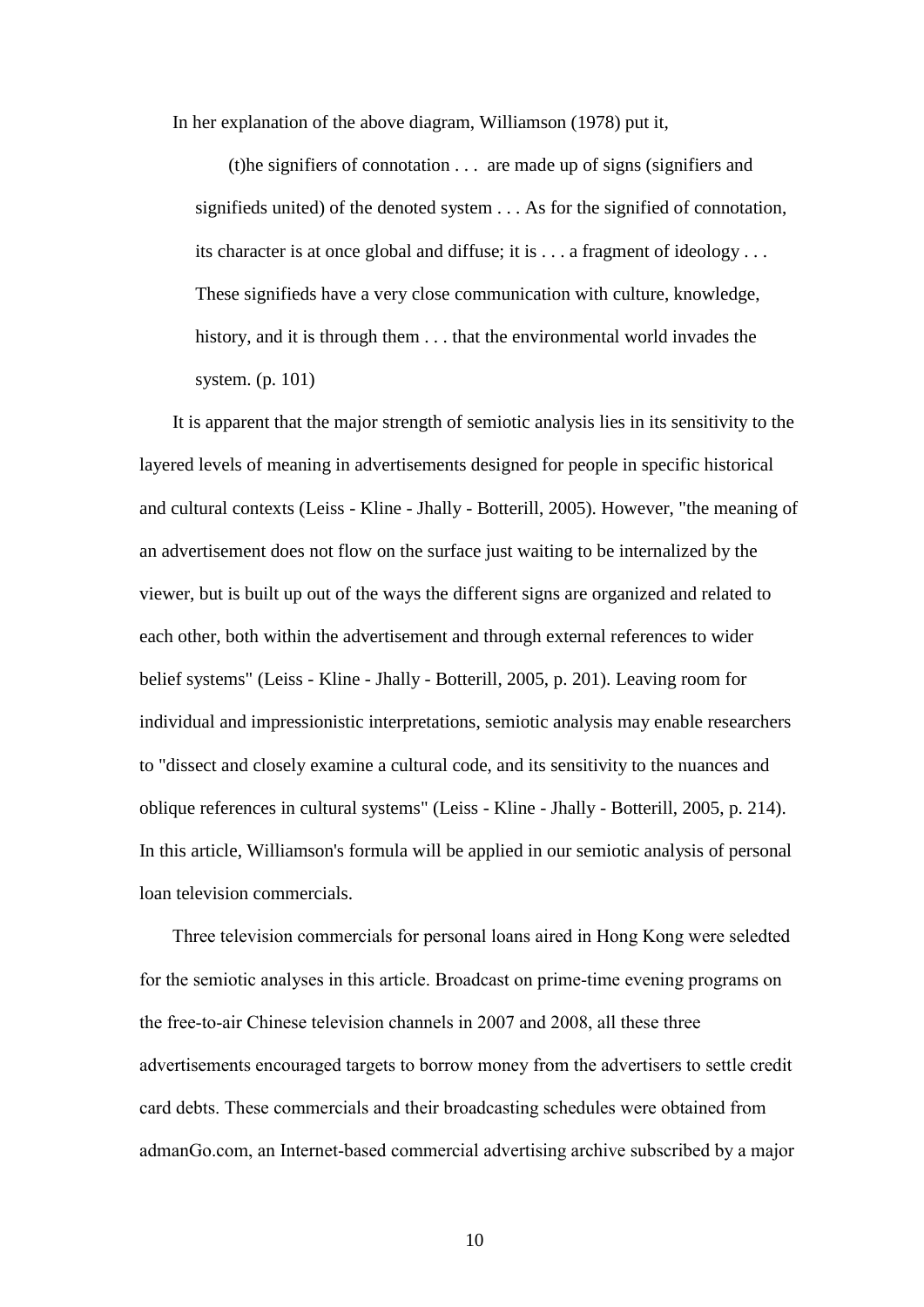university in Hong Kong. As mentioned earlier in the article, the major strength of a semiotic analysis lies in its sensitivity "to the different, layered levels of meaning in advertising—considered as a text designed to be read by people in specific historical and cultural contexts" (Leiss - Kline - Kline - Jhally 1990, p. 225). This strength allows us to pursue in-depth examinations of these advertisements.

#### 5. Analysis

#### Television commercial #1 (see Figure 2)

The first television commercial was a 30-second spot launched by UA Finance in September 2008. It opened with a medium shot of a young man aged about 30 sipping a glass of wine. He handed his credit card over to someone not shown on the screen. A digital timer started to count down the time from 00:01:38 in red color. The sound of the countdown was audible. The commercial went on to feature a young lady aged about 25 carrying eight shopping bags in both hands in an upscale shopping mall and a young man aged about 30 in a hi-fi shop. Close-up shots showed that they were happy, when making the payment with their credit cards. A male voice-over narrated, "It's always a great pleasure to enjoy shopping and entertainment. But it's really easy to overspend with your credit cards." The timer continued the countdown and it showed  $00:00:23$ now. When a card reader swept across a golden credit card, there was a sudden explosion. Flames spurted to all directions. The woman and the man in the hi-fi shop were caught by a surprise. The young man that appeared earlier in the commercial heard the bomb exploding. He was bothered and he browsed around. He was so scared that he dropped all his shopping bags. He checked his clothes and found that a bomb was tied tightly around his chest. The time was showing 0:00:10, indicating that the bomb would explode in 10 seconds. The narrative continued, "Credit card payment cumulated bit by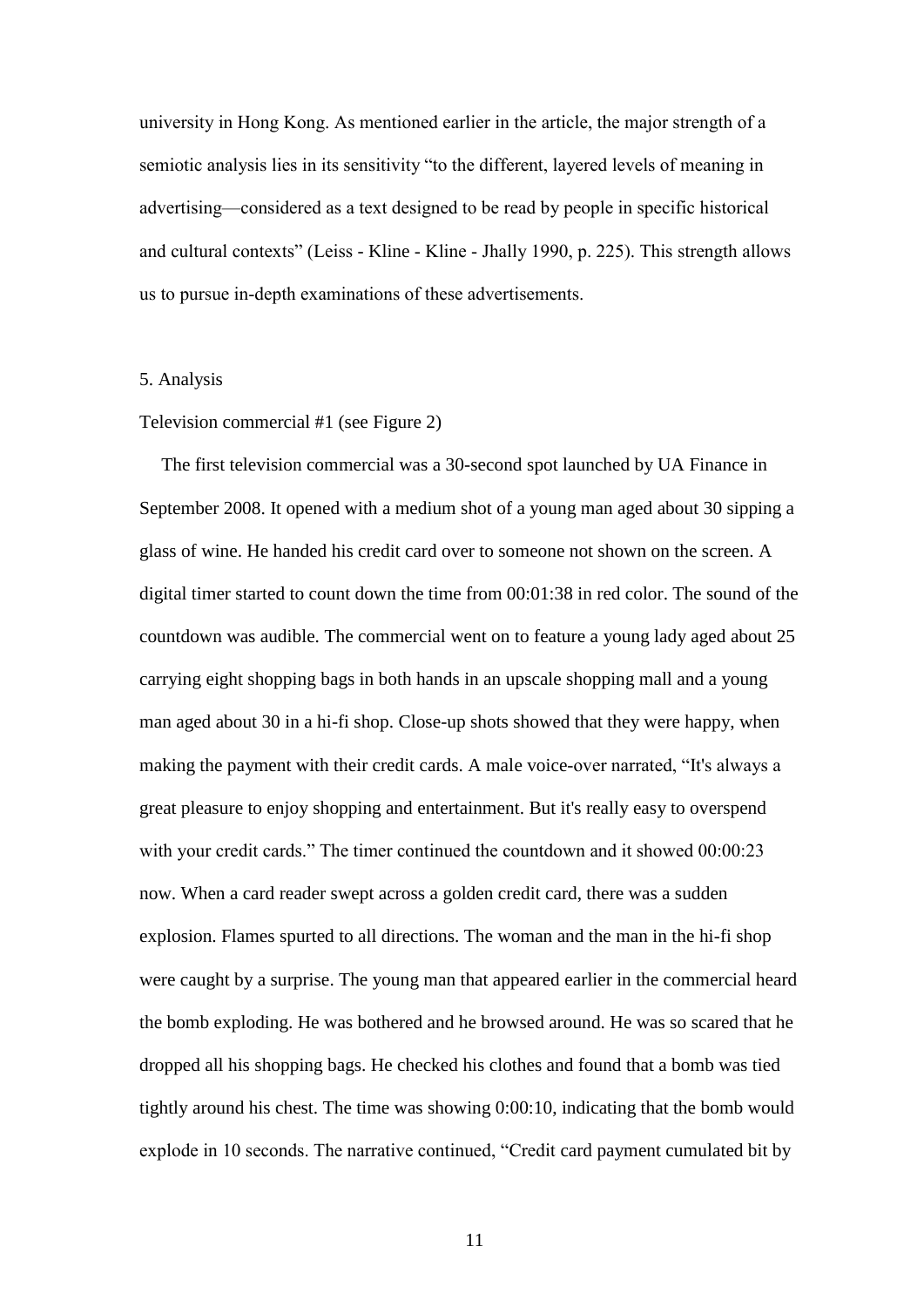bit and the problem is just like a bomb on your body. It can explode anytime." Another young man dressed in black suit and tie approached him with an electronic device. He used the device to scan the bomb. Credit card payment slips appeared one by one on the screen of the device. The payment slips eventually lined up in two rows. Almost immediately, the payment slips vanished and the word "CLEAR" appeared on the screen. The narrator continued, "Want to get free from all credit card debts? With 'UA Debts Consolidation Loan', you can settle all the credit card debts at once with one single payment of a special interest rate. Your credit card crisis is solved." The timer of the bomb showed 0:00:01. The product name, "UA Debts consolidation Loan," appeared on the timer. The advertisement showed a split screen with the young man felt relieved on the left-hand side, and the rescuer on the right-hand side, nodding his head. The young man walked away with a smile. The rescuer was happy as he had done a good job. The narrative said, "Get smart with UA! Yes!" The advertisement closed with a billboard of UA's logo, a customer hotline, a company website, and the money lender's license number.

## [INSERT FIGURE 2 ABOUT HERE]

In this commercial, the bomb was a signifier, and the credit card debts were the signified. The portrayal of debts as bombs emphasizes the destructive power of the debts and the urgency and seriousness of the problem. As a bomb would blow off its target, credit card debts would destroy every aspect of life of a card user. People would not know when the bomb would explode unless they checked the timer. Similarly, people may not be aware that they are in trouble unless they pay attention to their financial situation. Ignorance of the credit card debts problem will bring damage beyond repair. In the commercial, two consumers suffered from the destructive power of the credit card debts as they overlooked the problem. They probably seldom examined their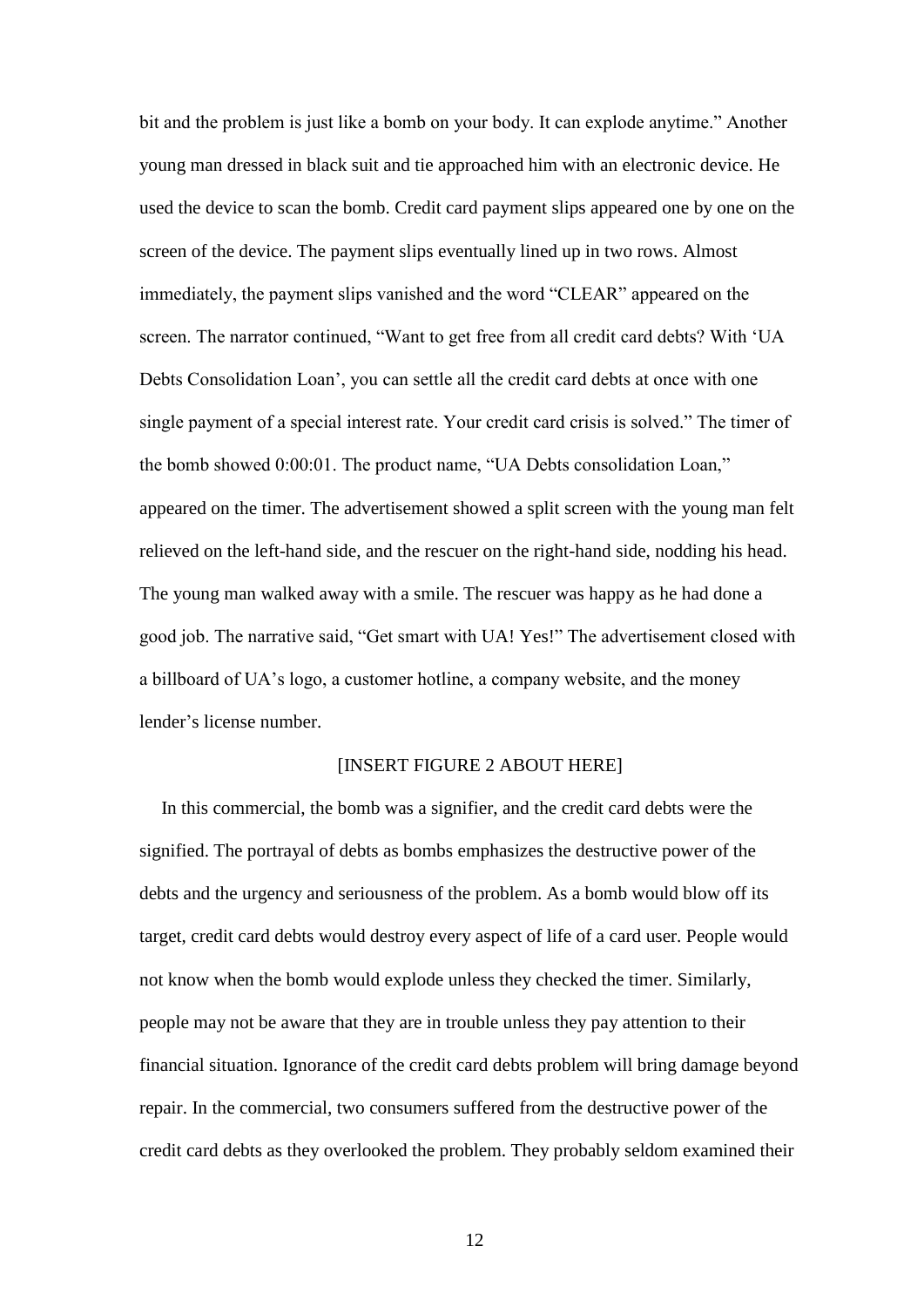debt situation and therefore did not seek for help. The third consumer was portrayed as smart in the commercial. He took the courage to check out the problem. As a result, he found out that he had only 10 seconds left to solve the problem. In the commercial, he did not go out and seek help. Instead, the UA employee approached him to offer help. The UA employee dressed in black suit and tie. The dress code was a signifier, and the signified was professionalism, competence, and credibility. His calmness and approachability indicated that he was experienced and friendly. It took the UA employee only 9 seconds to dismount the bomb, indicating that the personal loan service was very efficient. He helped the client to solve the problem before it was too late. The "CLEAR" sign on the bomb was a signifier, and the signified was that the debt problem was solved. The commercial attributed the credit card debt problem to carelessness in consumption of non-essential goods. All three persons who experienced money problems were young adults. They looked stylish and wore fashionable cloths. They enjoyed shopping of luxurious goods at high-end retail outlets and specialty shops. The goods that they shopped were luxurious products rather than necessities. Their "in" lifestyles were a signifier; the seemingly high quality of life they were enjoying was the signified.

## Television commercial #2 (see figure 3)

The second television advertisement was a 30-second commercial launched by UA Finance in July 2007. The advertisement opened with a long shot of a sales man aged about 30 in the household appliance section of a department store. He was delivering his sales pitch in a dramatic manner, "Often, we get careless while dining or shopping, and get stuck with loads of credit card bills". He showed the gathering crowd a man's suit jacket cramped with many credit card bills. He attempted to get rid of the credit card bills with a spray of cleansing detergent, a hammer, and a spade. He even poured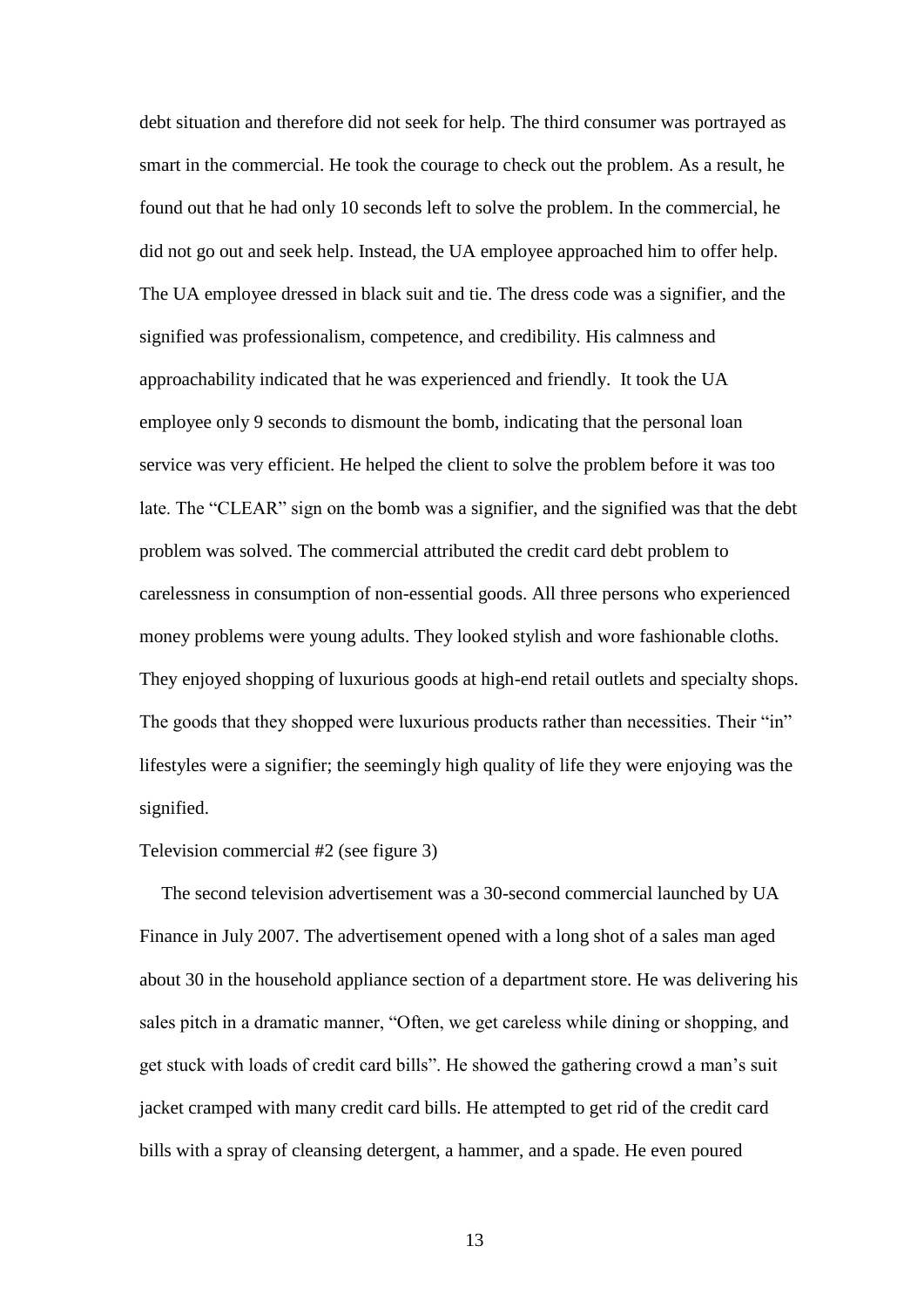boiling water over it. A close-up showed that he was trying to tear one of the credit card slips off but failed. He admitted, "If you're thinking of clearing them up bit by bit, you'll find that they're stubbornly hard to get rid of!" The crowd was curious to know what was going on. He continued with his sales pitch, "Now, what you really need is the 'UA Debts Consolidation Loan'", pointing to a lap-top computer screen with the name of the advertised product, 'UA Debts Consolidation Loan'. The commercial cut to an office setting with the UA logo on the wall. A lady dressed in business outfit was working on a computer. The monitor showed the front and the side views of a man's suit jacket with credit card payment slips. Within two seconds, the credit card slips vanished from the suit. The man's voice-over went on , "In a snap, you can clear all your credit card debts once and for all, and even save yourself a lot of interest". The commercial cut to the department store then with the man holding a clean suit up high. The crowd was fascinated by the magical change. The salesman presented proudly with an exciting voice, "Your life will look as good as new!" A male narrator closed the commercial by saying, "Clear credit card debts in one single payment." The advertisement ended with a billboard of UA's logo, a customer hotline, a company website, and the money lender's license number.

In this commercial, the credit card payment clips attached stubbornly on the jacket were a signifier. The stickiness of the credit card debts problem was the signified. The portrayal of debts as stains emphasizes that the debts problem is common and is caused by carelessness. In the commercial, ordinary cleansing agents and household tools failed to remove the credit card payment slips. They signified that ordinary ways of tackling the credit card debt problem was proved to be in veil, although the commercials did not mention which ordinary ways had been adopted to tackle the credit card debts. Based on common sense, alternative solutions could include borrowing money from friends or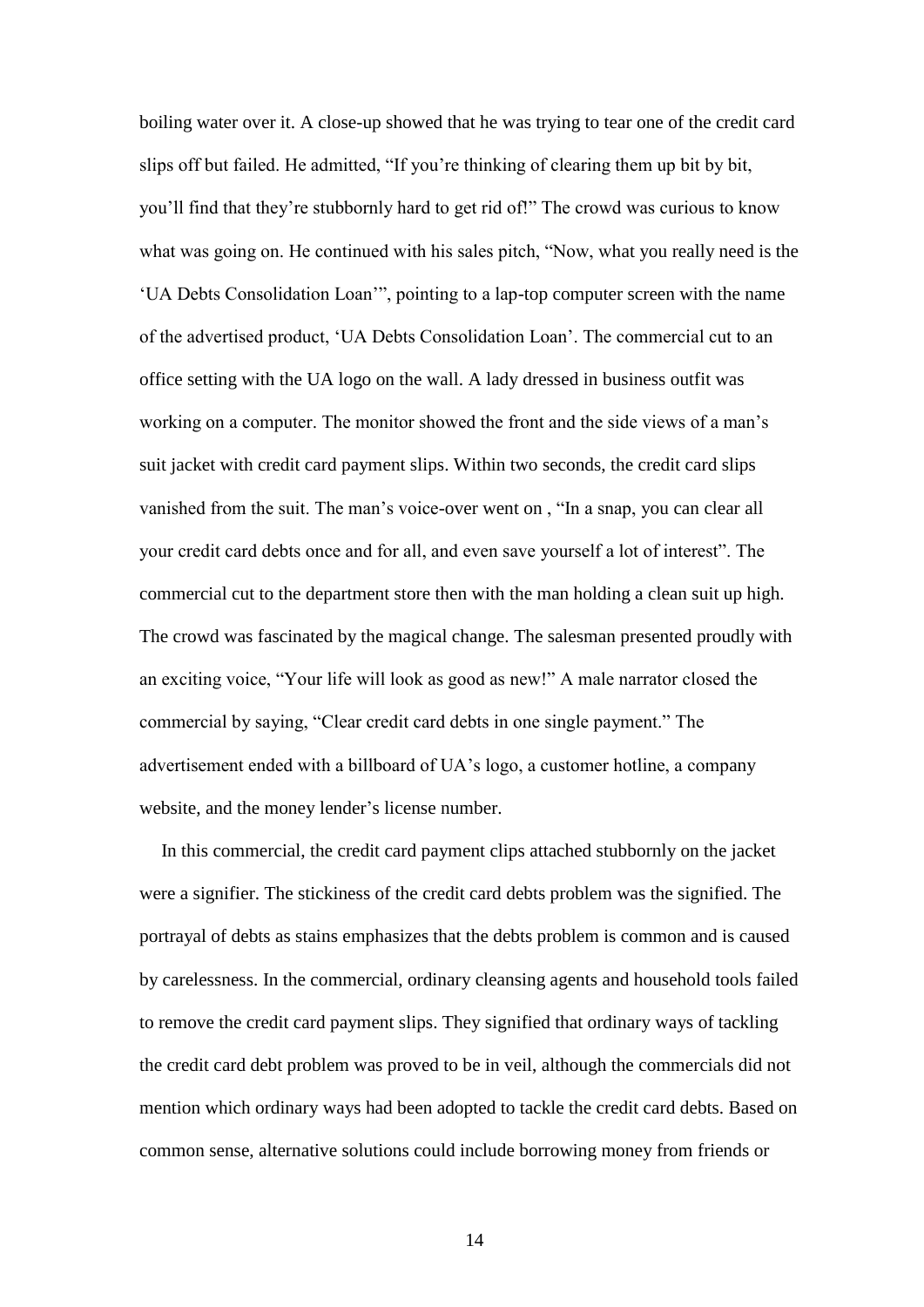family members, cutting back expenses, or finding extra incomes, as we all know. The commercial provides an easy way out by asking the individual to communicate the problem with the UA personnel. Again, the business outfit of the UA personnel and the computer screen were both signifiers. The signified here was the personalized professional service to meet individual needs. The vanishing of credit card payment slips on the suit signified that the debts problem was removed once and for all in no time.

Delivering a sales pitch by a salesman in a department store is common for the promotion of household products such as cooking utensils in Hong Kong. The portrayal of debts as stains trivializes the credit card debt problem by fully attributing it to carelessness in money management while totally ignoring the accountability a credit holder should have.

## [INSERT FIGURE 3 ABOUT HERE]

Television commercial #3 (see Figure 4)

The third television advertisement was a 30-second commercial launched by Wing Hang Credit in August 2008. In the first five seconds, the commercial showed a man aged about 35 walking with great difficulty in a busy street. His facial expression illustrated unspeakable pain and stress. Passers-by on the street, however, took no notice of him. In the next two seconds, the commercial revealed the source of his pain. He was walking with a big load of men slacking on top of his shoulder. The commercial featured a local pop singer Ronald Cheng dressed in white suit, looking at this man from above. He commented, "Others may not see your burden. We do. Credit card debt is pressing hard on you." The man could not stand the burden anymore. He yelped and fell on his knees. Ronald Cheng kneeled beside with him, said, "Think positive. Get up! With Wing Hang Credit Stress Reduction Plan, your burden can vanish at once". With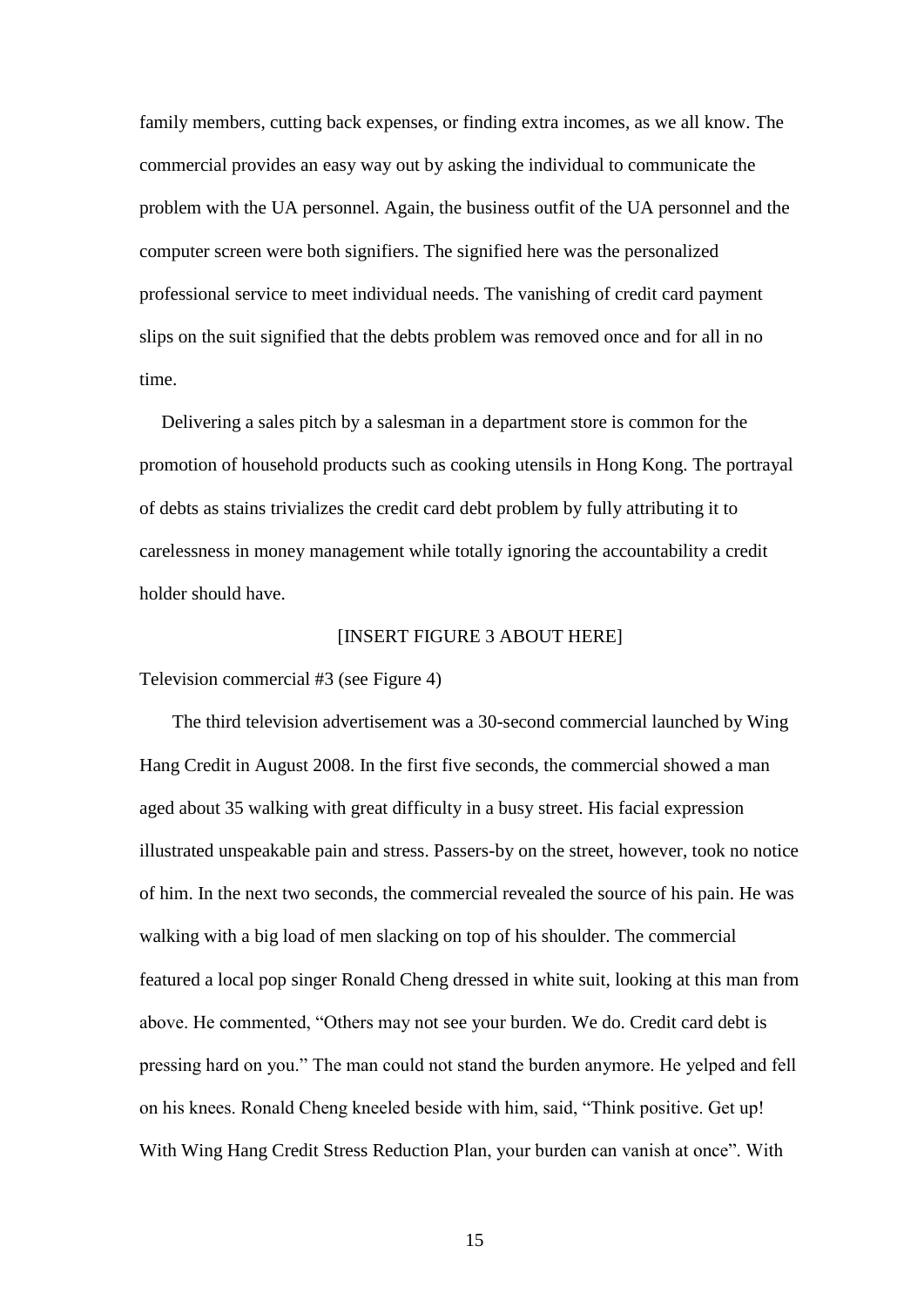Ronald's support, the man got up. Ronald Cheng hit on the load of men and immediately, the string of men on his shoulder flied away to the sky. He continued, "Clear the credit card debt is easy. Come on, let's take a step forward". Ronald Cheng put his hand around the shoulder of the man. Together they walked away. The billboard showed the name of the bank and a customer hotline number.

In this commercial, the signifier was the portrayal of credit card debts as physical loads. The signified was the pressure that hurts the emotional wellbeing of an individual experiencing the credit card debts problem. The invisible load was a signifier, standing for a private problem incomprehensible to others. Ronald Cheng was a signifier, indicating the friendliness of the Wing Hang Credit. Professionalism, purity, and credibility were communicated through the use of the signifier of a white suit. It signified that the service is professional and consumer-oriented. This commercial did not feature any use of computer animation to communicate competency. Instead, the emphasis is on human touch. Ronald Cheng kneeled by the side of the man, signifying human support and empathy. The road sign "Think positive" was a signifier, suggesting that borrowing money is a socially acceptable behavior. Both the cheer and the physical touch signified caring and encouragement. The vanishing of the load of men signified that the credit card debts problem could be solved immediately.

## [INSERT FIGURE 4 ABOUT HERE]

# 6. Discussion and conclusion

The three television advertisements analyzed in this article shared four commonalities. First, all of them demonstrated that the advertised products provide a carefree and quick way of solving credit card debts. The person experiencing the problem can gain immediate relief from it. In the first commercial, the bomb was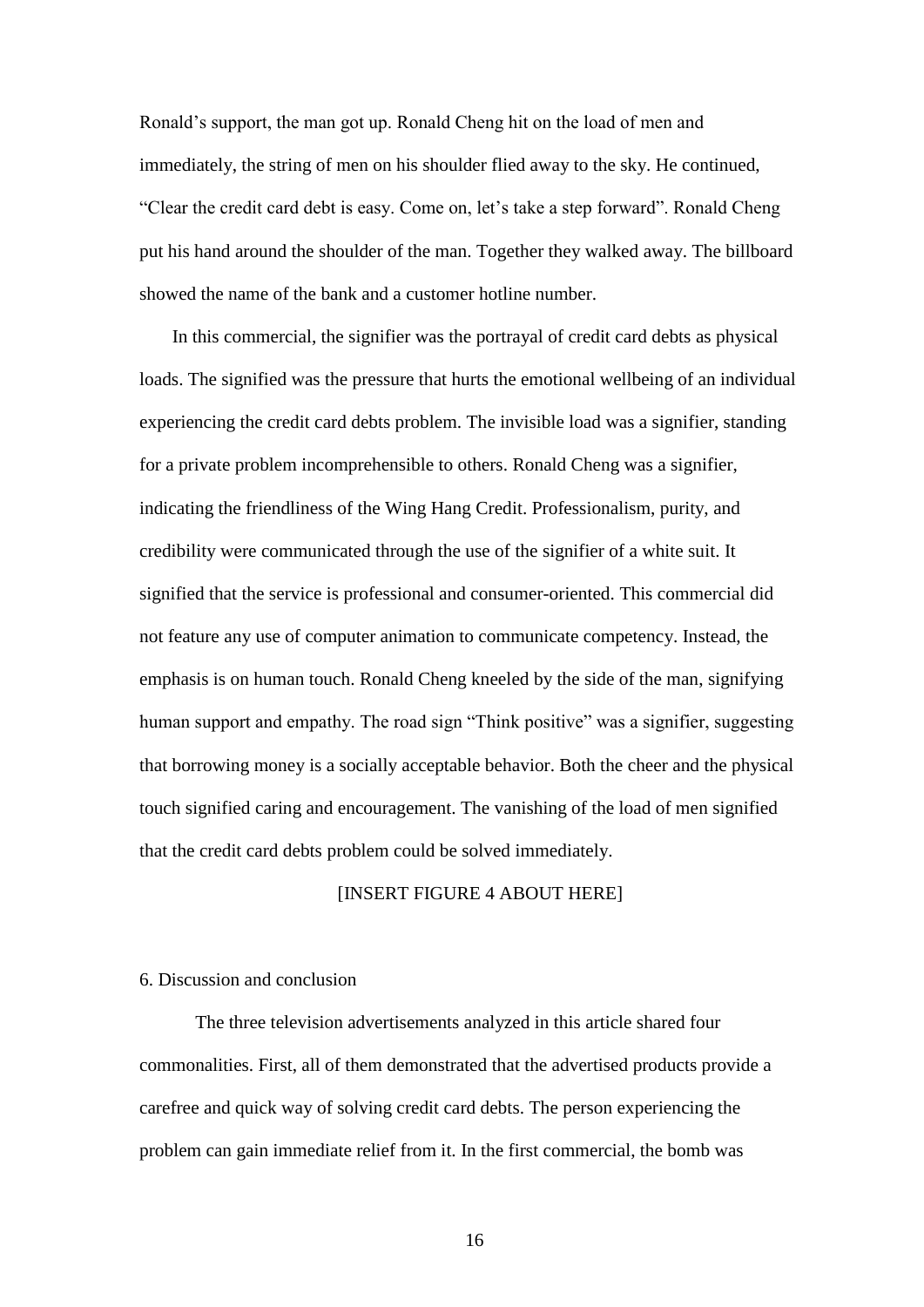deconstructed in a few seconds. In the second commercial, the stains were removed right away. In the third commercial, the load of men vanished instantly. All these visual presentations communicated the efficiency of the advertised products in tackling the financial problem. The advertisements left with the audience an impression that people using the personal load services would be free from their financial debts forever. In reality, they are not free from debts at all. They still need to pay for the newly acquired personal loans. The portrayal of personal loan services as an easy solution for credit card debts may lead to adolescents' overlook of the severe consequences of poor money management. It may encourage young people to spend money more irresponsibly.

Second, the commercials tend to trivialize the credit card debts problem. The advertisements portrayed credit card debts as common phenomena in daily lives. For example, the second advertisement portrayed credit card debt as stains. We assume that every person would have experienced dripping food on their clothes. The portrayal of debts as stains seems to suggest that nearly every person would have experienced credit card debts. In the first commercial, credit card debts were described as cumulated bit by bit. The first two advertisements attributed the problem to carelessness in consumption. The attribution of the problem to absent-mindedness tends to reduce individuals' sense of responsibility. Adolescents may have the impression that these people are simply careless. As a result, it may discourage young people from being responsible for the credit card debts.

Thirdly, materialistic values are endorsed in the commercials. In the first advertisement, the three shoppers were enjoying the possession of luxurious products. In Richins and Dawson's (1992) Material Values Scale that measures materialistic values, several items are about shopping and possession of luxurious products. One item stated that "I like a lot of luxury in my life". Another two items stated that "I would be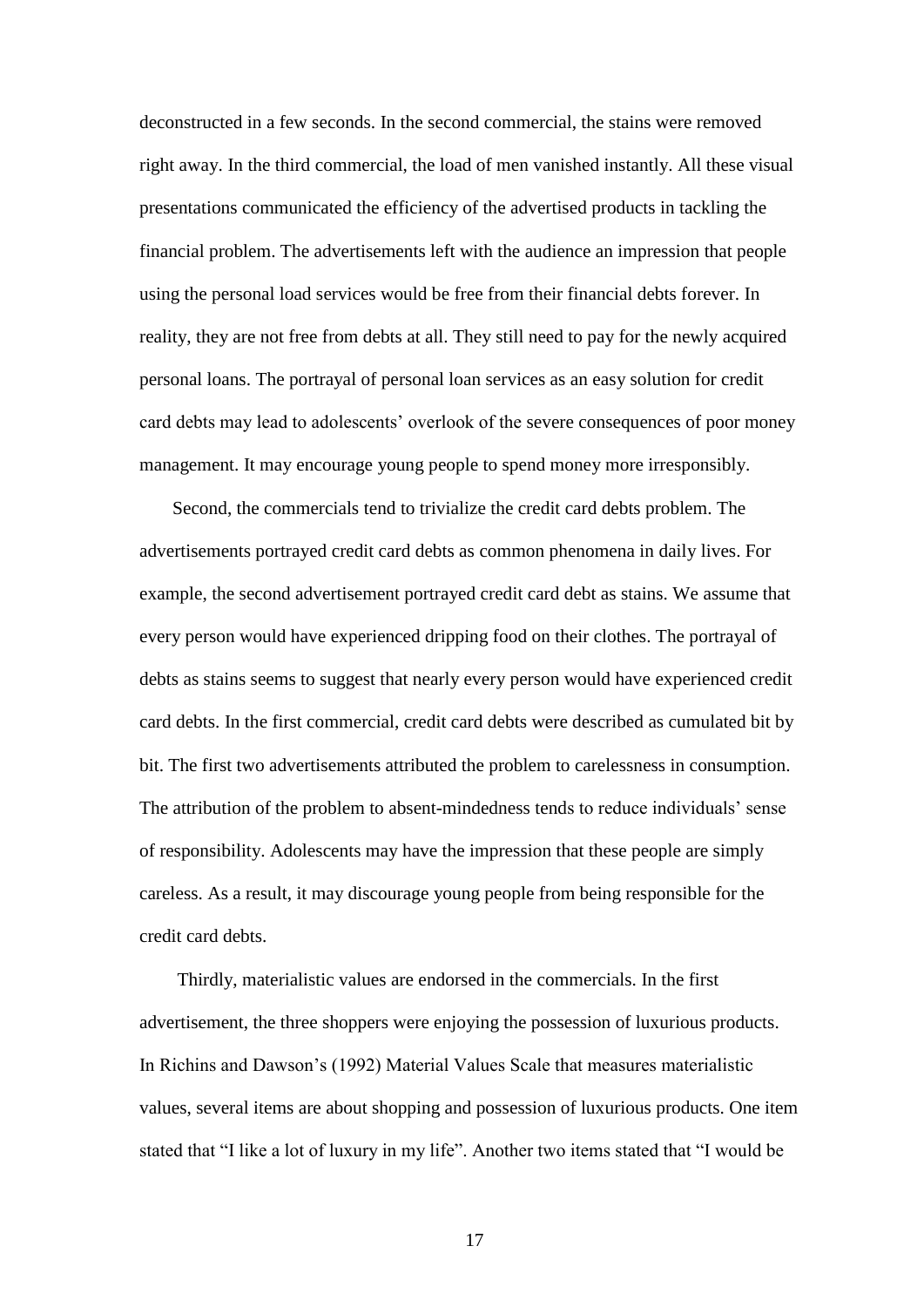happier if I could afford to buy more things", and "Shopping gives me a lot of pleasure". Possessions are linked with happiness in the commercials. Immediate gratification is encouraged as the purchase decisions are made without much deliberation. The Chinese culture contains deeply rooted values like frugality, group orientation, social harmony, good manners, face, and emphasis on academic achievements (Chan - McNeal, 2003; Yau, 1988). Traditional Chinese values suggest that they might impact both positively and negatively on the endorsement of materialistic values. For example, the value *frugality* discourages the possession of luxury goods whearas the value of *face* encourages keeping up with the Joneses.

Finally, all the three commercials portrayed the advantages of getting help from financial institutions over personal help. In the first commercial that featured debts as bomb, the dangerous situation called for professional expertise. Not everybody is capable of tackling a bomb. It can be more risky to those who have no experience or skill in dealing with the problem. In the second commercial that features debts as stubborn stains, the commercial showed the ineffectiveness of ordinary cleansing treatments. It implies that traditional ways of dealing with the financial problem does not work. In the third commercial that features debts as an invisible physical load, it was difficult to seek help if others do not understand the problem. The overlooking of the problem by others may be due to ignorance, inconsideration, or inability to help. In short, all the three advertisements tend to discourage individuals who experience financial problems to seek help from their social networks.

In the traditional Chinese culture, one would seek help from family members and in-group friends when encounting financial difficulties. As the demographic trend is moving toward smaller nuclear families, getting financial support from the extended families can be difficult or unrealistic. It seems that these advertisements indirectly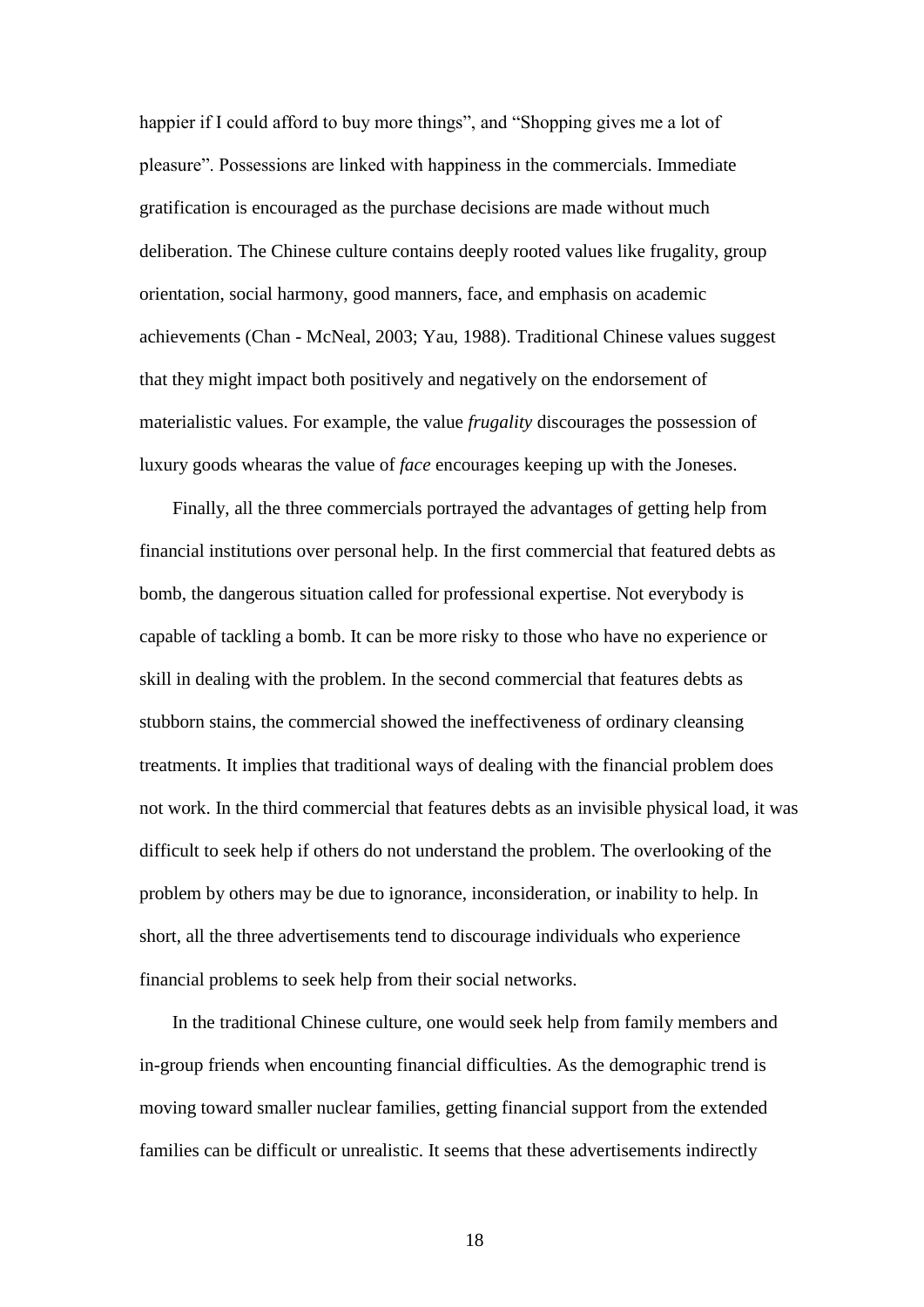encourage young people to hide the problem from their families.

As these commercials have shown, the images of credit card companies have room for improvement. Credit card interest was portrayed as high and unreasonable. There is a need for credit card companies to educate young people on the responsible use of credit cards and on issues associated with the payment of credit card debts. The benefits of consumer education to credit card companies are twofold. On the one hand, they can maintain long-term positive relationships with young consumers. On the other hand, the credit card companies can improve their images among parents and the general public by practicing social responsibility. For example, it was suggested that card-issuing banks should take an active role in formulating control measures to prevent credit cardholders from accommulating debts that would lead to personal bankruptcy. Possible strategies include lowering the credit limits, imposing an "outstanding credit time limit" that cardholders have to pay off the balance before they incur new debts, raising the monthly minimum payment, and assessing the credit history of cardholders (Gan - Maysami - Koh, 2008).

Consumer organizations should also design educational programs to enhance consumers' sense of responsibility because they are ultimately responsible for their own debts (Gan - Maysami - Koh, 2008). Studies found that some consumers were ignorant about the interest rates charged and credit limits available to them (Warwick – Mansfield, 2000). Some consumers did not even know that they habitually spend more than their incomes (Mapother, 1989). It was suggested that a better understanding of credit use among consumers would help lower the risks of invovling themselves in credit card debts (Warwick – Mansfield, 2000).

To conclude, this study has domenstrated that semiotic analyses enable researchers to examine the hidden meanings deeply embedded in advertising messages. This study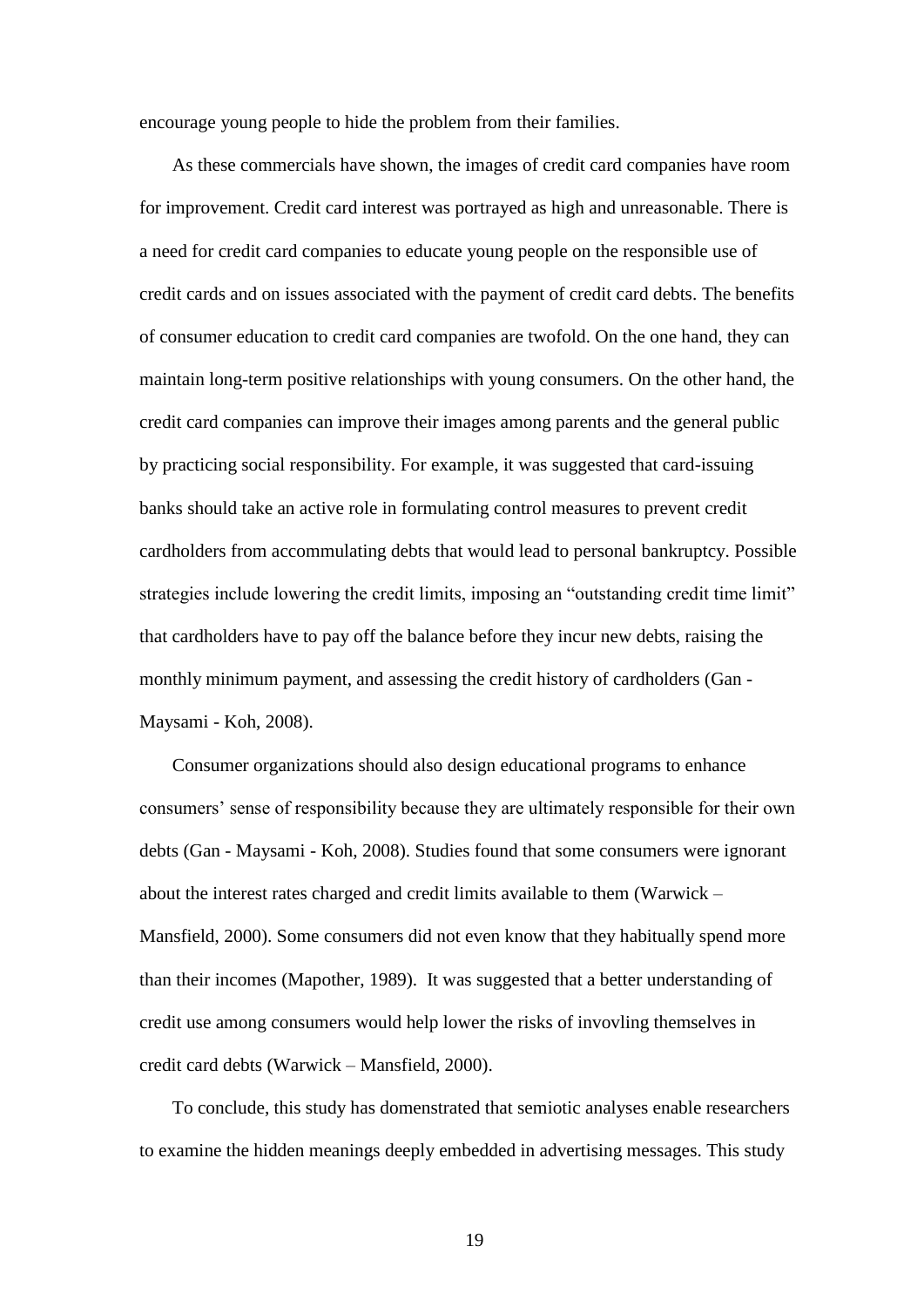has also pointed out that the instant and painless solutions for credit card debts portrayed in the three Hong Kong television commercials analyzed may mislead their audience, especially young audience. To shoulder their social responsibility, personal finance companies should reconsider those advertising messages. They may adopt other strategies, as we have suggested above, in their efforts to promote their services and build their relationships with their target consumers.

Parents should discuss the use of credit cards and issues related with overdue card payments with their children before they are eligible to apply for credit cards. Parents should also encourage their children to live within their means, and distinguisting needs and wants.

#### 7. Limiations and further research

The current study has two limiations. First, only three commercials containing visual metaphors were analyzed. These commercials may not fully represent the television advertisements for personal loan services in Hong Kong. Commercials that adopted other execution styles such as straight selling, celebrity endorsement, demonstration, or testimonial were not covered in this study. Future research could investigate personal loan commercials with those execution styles.

Second, semiotic analyses of advertisements mainly rely on researchers' interpretations. Audience with different demographic and phycographic characterstics may have different readings of those advertisements. In the future, other qualitative research methods such as focus group and in-depth interview could be used to find out different audiences' interpretations of those advertising messages.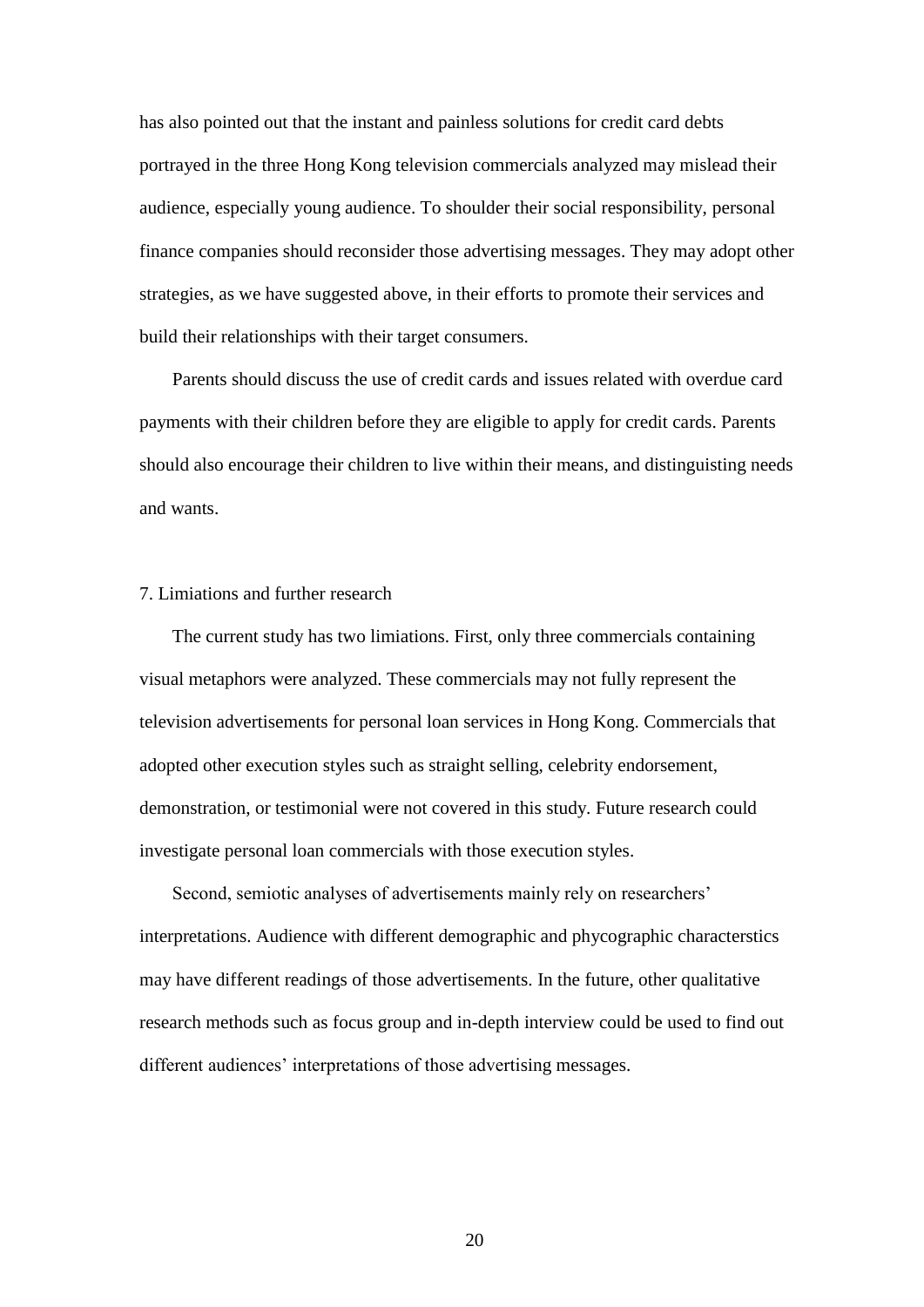#### References

- AdmanGo. (2009). Company Web site. Retrieved September 28, 2009 from www.admango.com.
- ACNielsen. (2008). Hong Kong People the Most Brand Conscious in Asia Pacific, press release on March 17. Retrieved September 28, 2009 from <http://hk.nielsen.com/news/20080317.shtml>
- Austin M. J. Philips M. R. (2001), *Educating students: an ethics responsibility of credit card companie*, "Journal of Consumer Marketing", 15,7, pp. 516-528.
- Barnouw E. (ed.). (1989), *International encyclopedia of communication*, Oxford University Press, New York and Oxford.
- Barthes R. (1996), *Mythologies*; translated by A. Lavers, Noonday Press, New York. (Original work published in 1972)
- Belk R.W. (1988), *Possessions and the extended self*, "Journal of Consumer Research", 15(September), pp. 139-168.
- Burroughs J. E. Rindfleisch A. (2002), *Materialism and well-being: A conflicting values perspective*, "Journal of Consumer Research", 29(December), pp. 348-370.
- Centre for a New American Dream. (2004). *New American Dream Survey Report.* Retrieved September 28, 2009 from [http://www.newdream.org/about/PollRersulots.pdf.](http://www.newdream.org/about/PollRersulots.pdf)
- Chan, K. (under review), *Youth and consumption*. Completed book manuscript.
- Chan K. (2005), *Consumption of prestigious brands and source of influence among young people in Hong Kong*, "Media Digest", (September), pp. 14-15. (In Chinese)
- Chan K. McNeal, J. (2003), *Parent-child communications about consumption and advertising in China*,"Journal of Consumer Marketing", 20,4, pp. 317-332.
- Cheung C. K. Chan, C. F. (1996), *Television viewing and mean world value in Hong Kong's adolescents*, "Social Behavior and Personality", 24,4, pp. 351-364.
- Choi M.C. La Ferle C. (2004), *Convergence across American and Korean young adults: socialization variables indicate the verdict is still out*, "International Journal of Advertising", 23,4, pp. 479-506.
- Erikson E. H. (1980), *Identity and the life cycle*, Norton, New York.
- Frith K. T. Mueller B. (2003), *Advertising and societies: Global issues*, Peter Lang, New York.
- Gan, L.L. Maysami, R.C. Koh, H.C. (2008) *[Singapore credit cardholders: ownership, usage](http://www.emeraldinsight.com/Insight/viewContentItem.do;jsessionid=6448E3CBD7906C2A14367397955288EB?contentType=Article&contentId=1732810)  [patterns, and perceptions](http://www.emeraldinsight.com/Insight/viewContentItem.do;jsessionid=6448E3CBD7906C2A14367397955288EB?contentType=Article&contentId=1732810)*, ["Journal of Services Marketing"](http://www.emeraldinsight.com/0887-6045.htm), 22,4, pp. 267-279.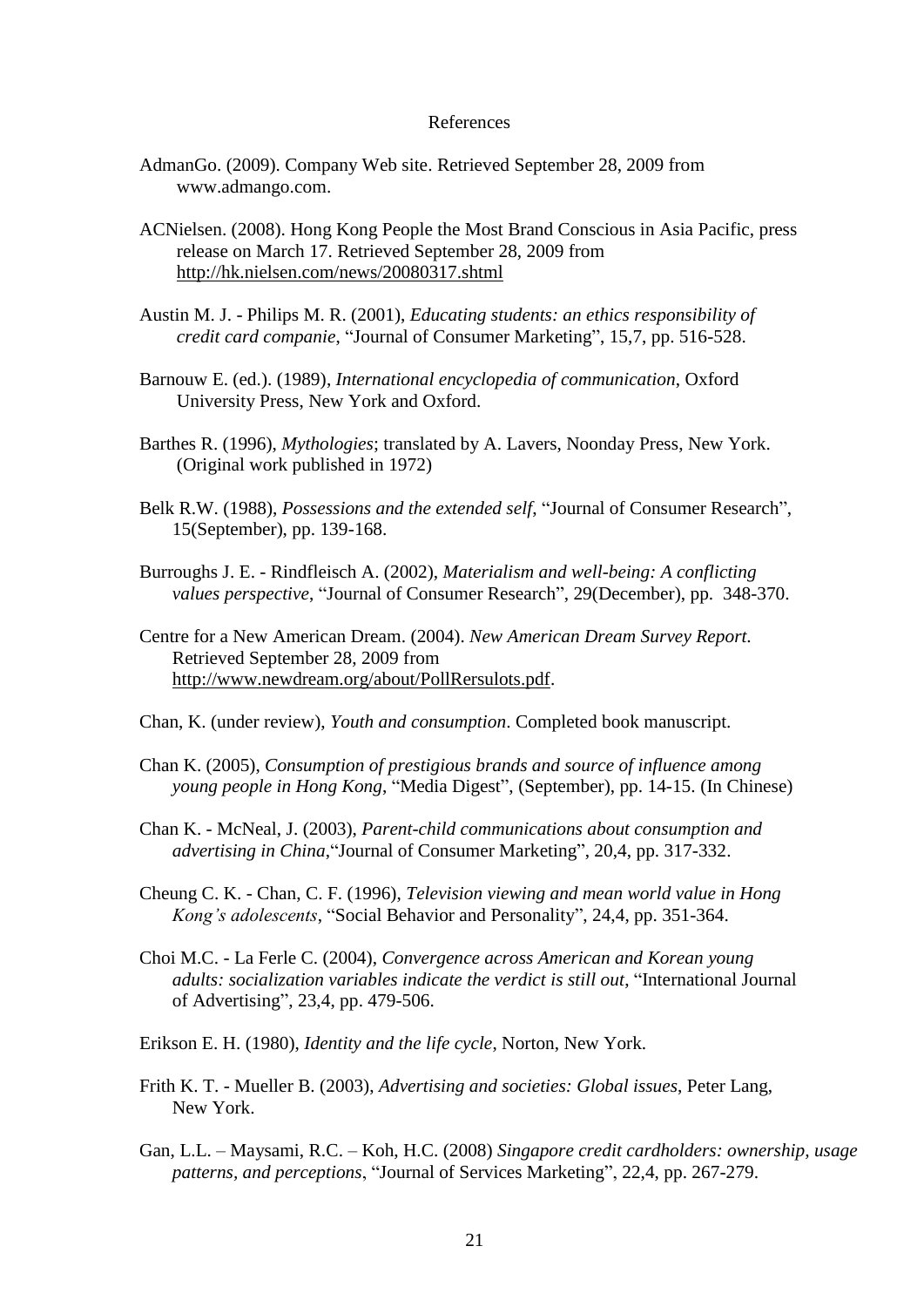- Goldberg M. E. Gorn G. J. Peracchio L. A. Bomossy, G. (2003), *Materialism among youth*, "Journal of Consumer Psychology", 13,3, pp. 278-288.
- H.K.S.K.H. Kowloon City Children and Youth Integrated Service Jockey Club Youth Express (2007), *Adolescents' Money Management and Consumption Behavior*, press release on July 7. (in Chinese).
- John D. R. (1999), *Consumer socialization of children: A retrospective look at twentyfive years of research*, "Journal of Consumer Research", 26(December), pp. 183- 213.
- Kasser T. (2002), *The high price of materialism*, The MIT Press, Cambridge, Massachusetts.
- Korton D. C. (1999), *The Post-corporate world: Life after capitalism*, Berrett-Koehler, San Francisco.
- Leiss W. Kline S. Jhally S. Botterill J. (2005), *Social communication in advertising: Consumption in the mediated marketplace* (3rd ed.), Routledge, New York.
- Leiss W. Kline S. Jhally S. Botterill J. (2005), *Social communication in advertising: consumption in the mediated marketplace* (3<sup>rd</sup> ed.), Routledge, New York.

Mapother, B. (1989), *The real cause of bankruptcies*, "Credit Union Magazine", 65,6, pp.78.

- McNeal J. U. (1987), *Children as consumers: Insights and implications*, Lexinton Books, Lexington, MA.
- Ming Pao Daily News (2004, December 24). *Forty percent of students perceived themselves as consumers of education services*, p. A12 (In Chinese).
- Ming Pao Daily New*s* (2008, August 12). *6.7% of Hong Kong consumers are compulsive shoppers*, p. A4 (In Chinese).
- Moschis G. P. (1987), *Consumer socialization: A life-cycle perspective*, Lexington Books, Lexington, MA.
- Moon Y.S. Chan K. (2005), *Advertising appeals and cultural values in television commercials: a comparison of Hong Kong and Korea*, "International Marketing Review", 22,1, pp. 48-66.
- Richins M. L. Dawson D. (1992), *A consumer values orientation for materialism and its measurement: Scale development and validation*. "Journal of Consumer Research", 19(December), pp. 303-316.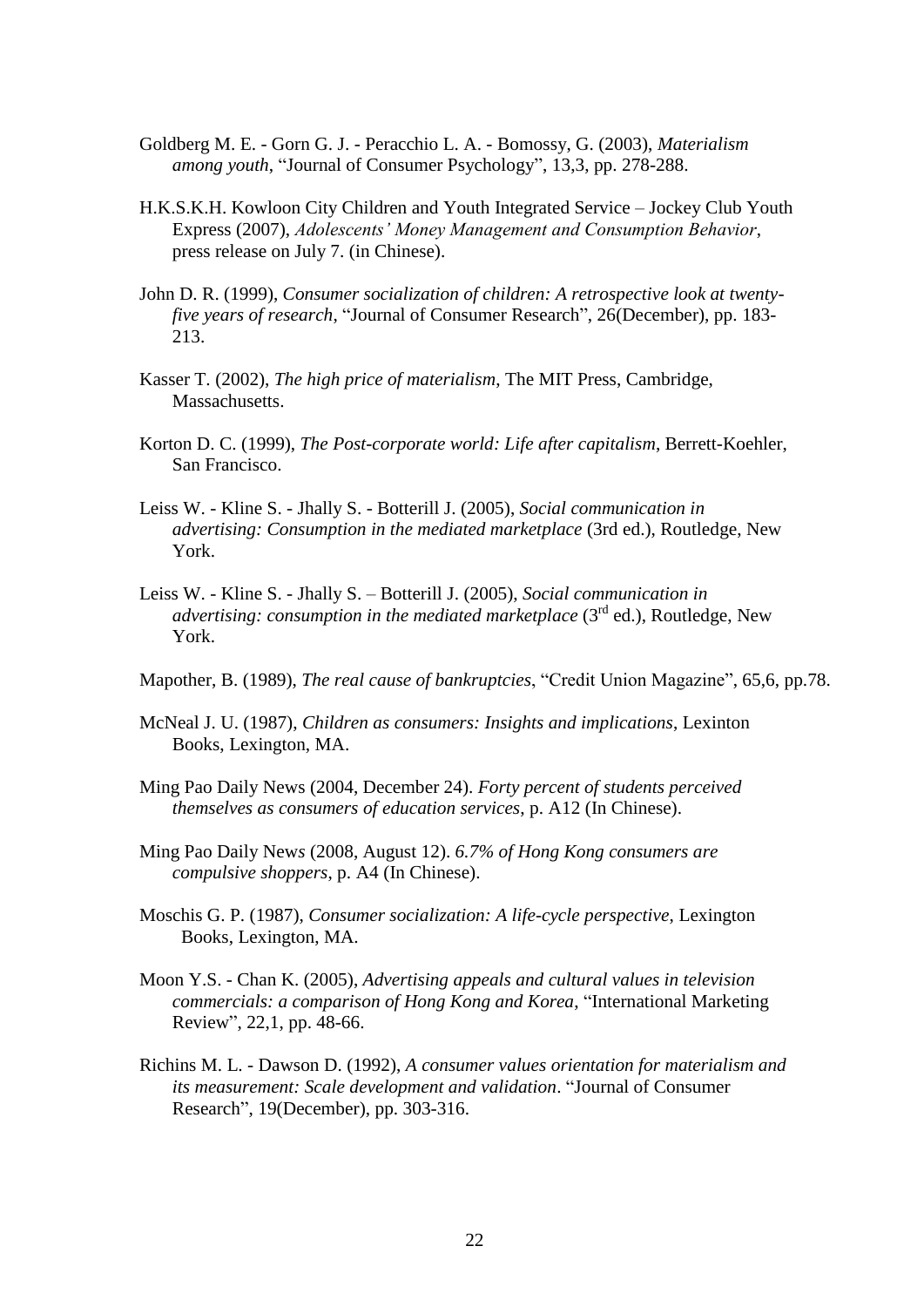- Tse D. K. Belk R. W. Zhou, N. (1989), *Becoming a consumer society: a longitudinal and cross-cultural analysis of print ads from Hong Kong*, "the people's republic of China and Taiwan. Journal of Consumer Research", 15,4, pp. 457-472.
- Ward S. (1974), *Consumer socialization*. "Journal of Consumer Research", 1 (September), pp. 1-14.
- Ward, S. Wackman D. B. Wartella E. (1977), *How children learn to buy: The development of consumer information processing skills*, Sage Publications, Beverly Hills, CA.
- Warwick, J. Mansfield, P. (2000), *Credit card consumers: college students' knowledge and attitude*, "Journal of Consumer Marketing", 17,6/7, pp. 617-626.
- Williamson J. (1978), *Decoding advertisements*, Marion Boyars, London.
- Yau O. H. M. (1988), *Chinese cultural values: Their dimensions and marketing implications*, "European Journal of Marketing", 22,5, pp. 44-57.
- Yue X. D. Cheung C. K. (2000), *Selection of favorite idols and models among Chinese young people: A comparative study in Hong Kong and Nanjing*, "International Journal of Behavioral Development", 24, pp. 91-98.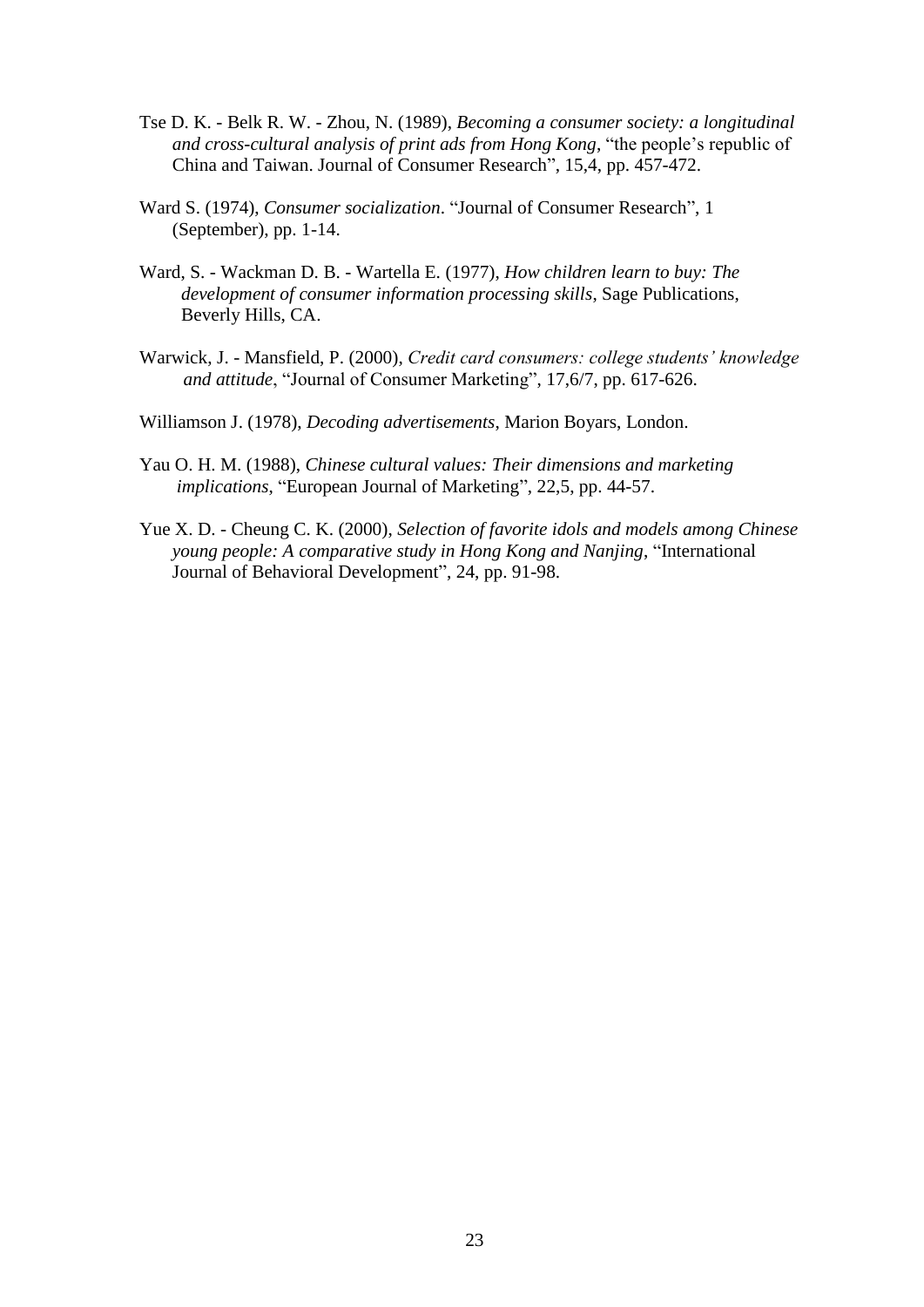# Figure 1. Williamson's semiotic analysis formula



Source: (Williamson, 1978, p. 100)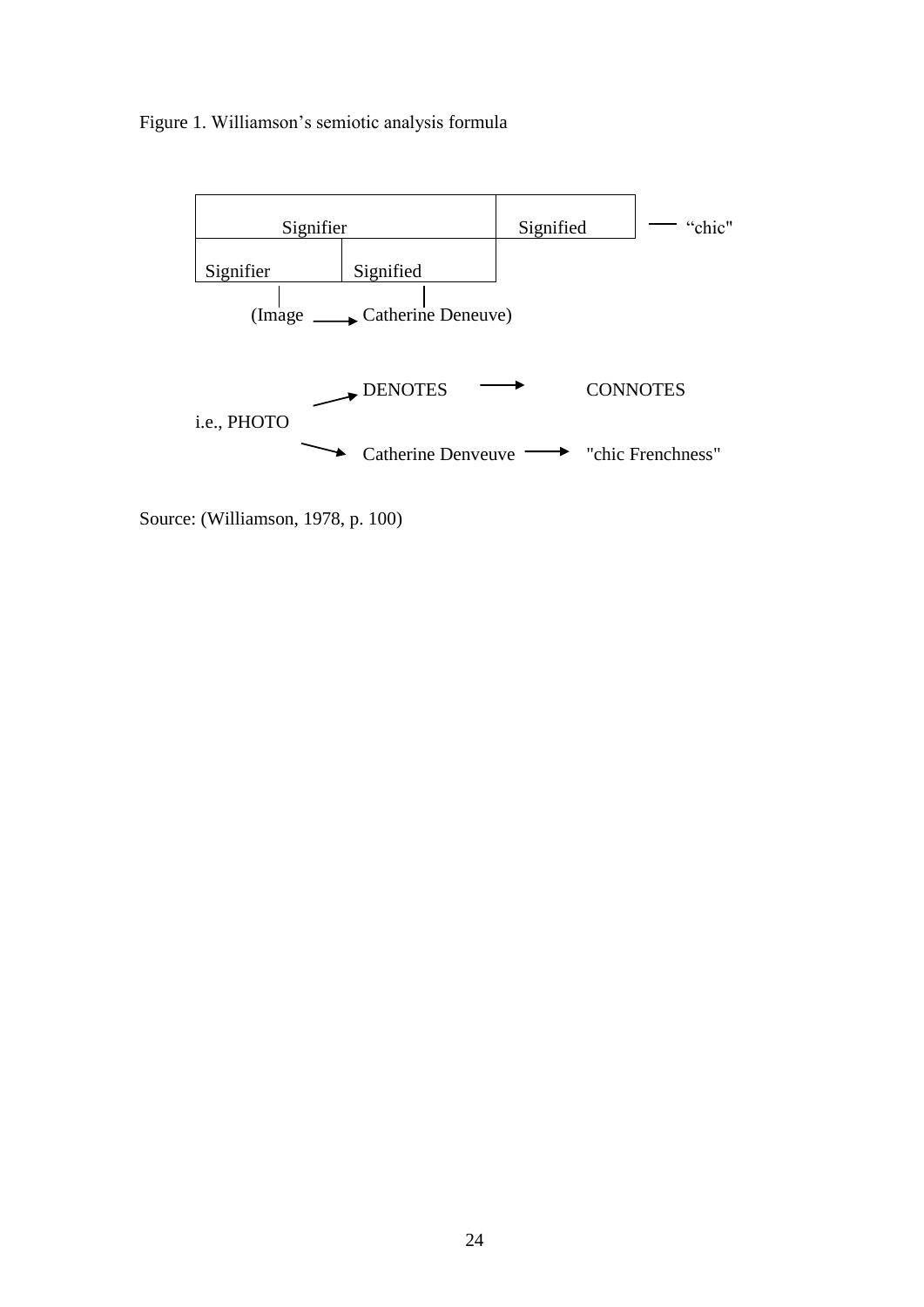Figure 2. Television advertisement 1

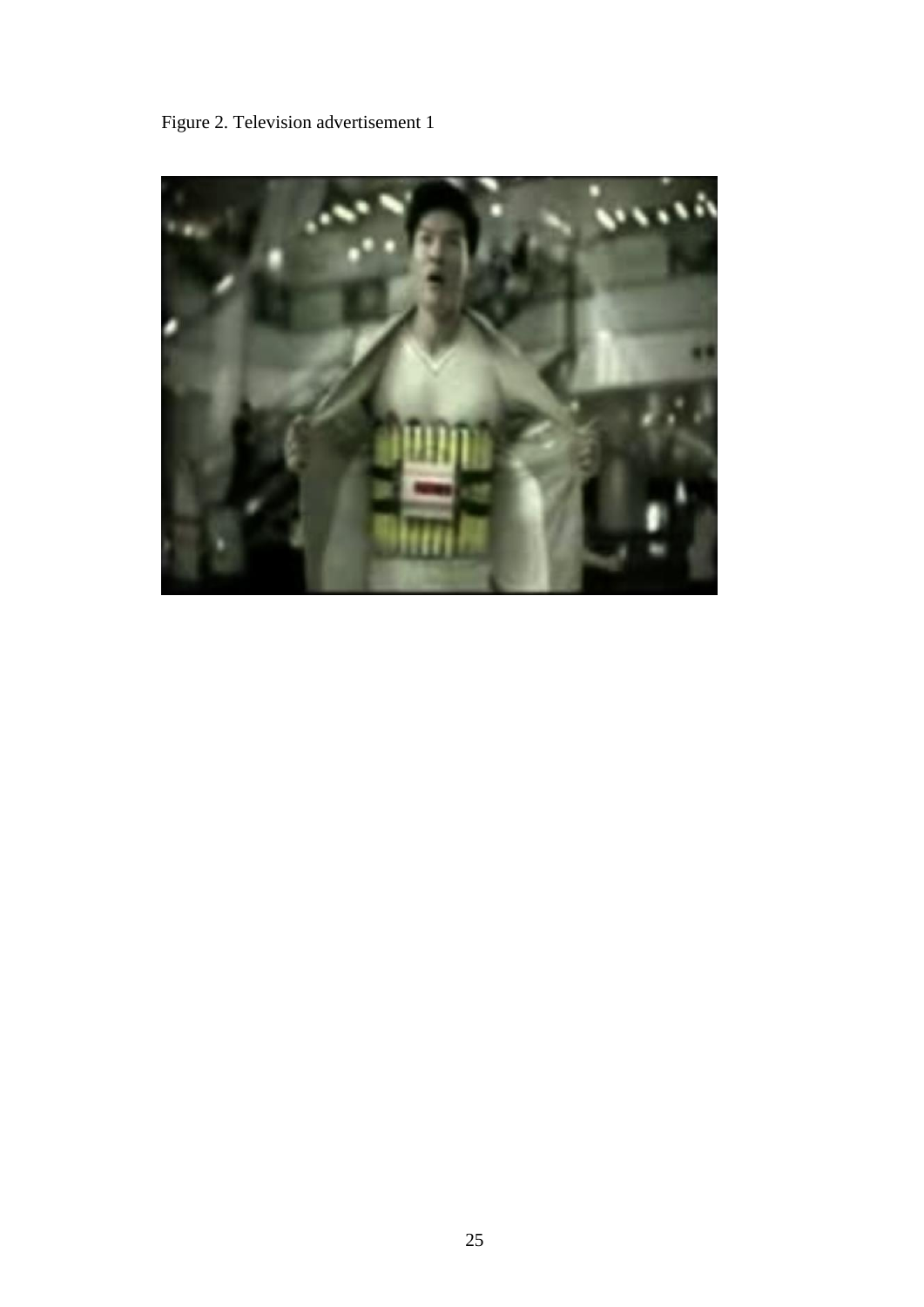Figure 3. Television advertisement 2